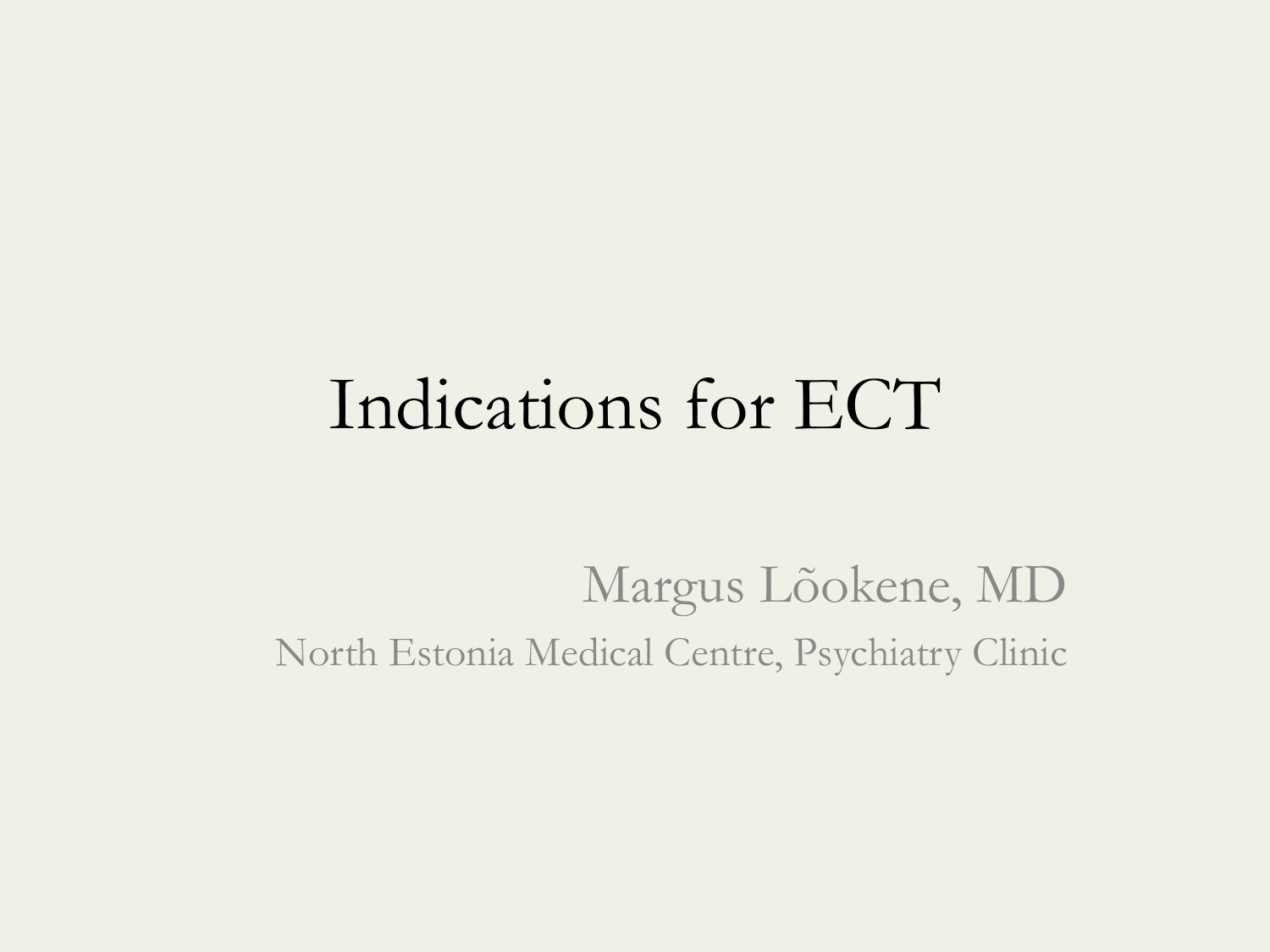- ECT in Estonia
- ECT in Eastern European countries
- Indications

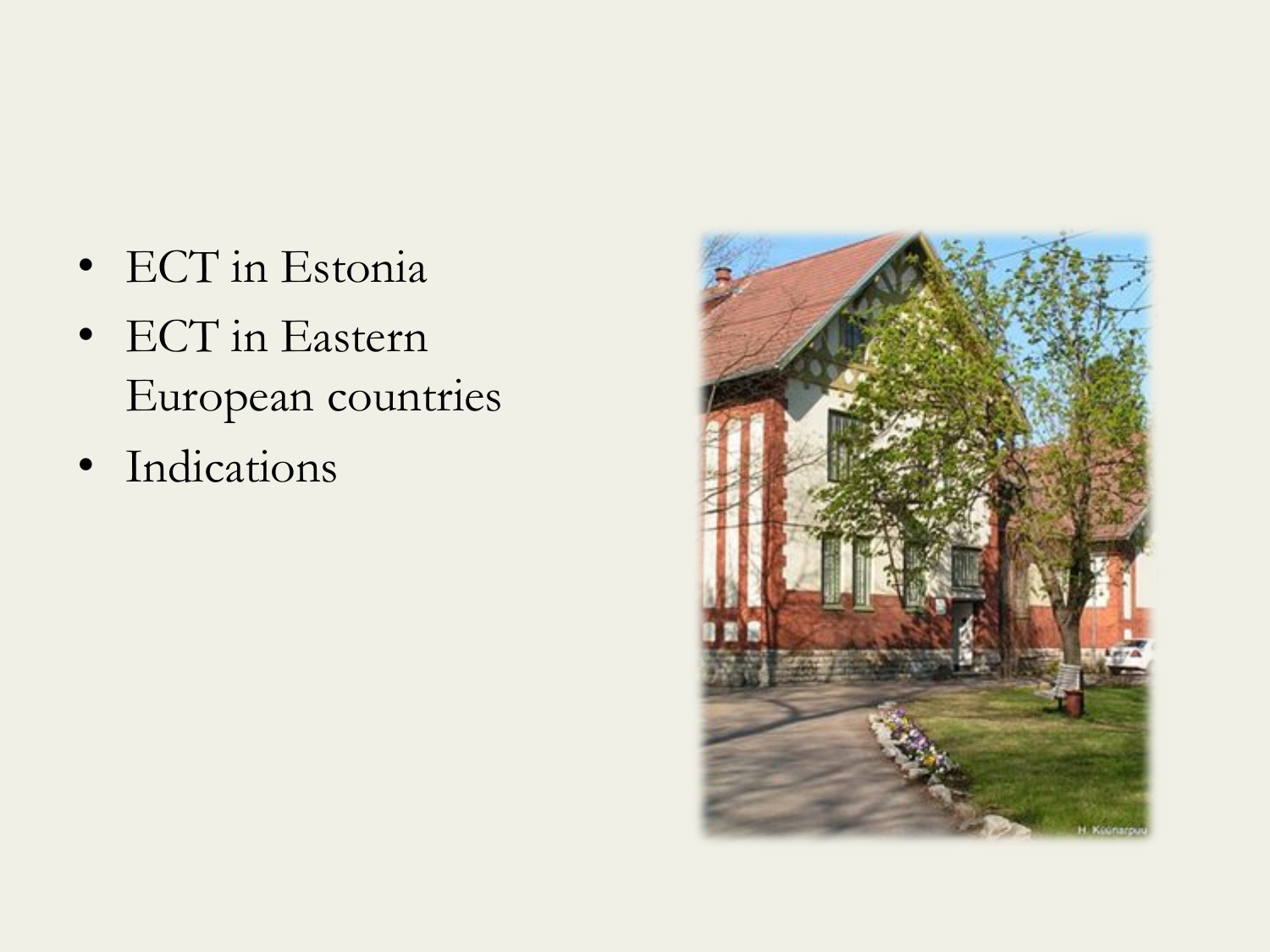#### Population: 1.3 million

 $3<sub>1</sub>$ 

n

11 psychiatric inpatient services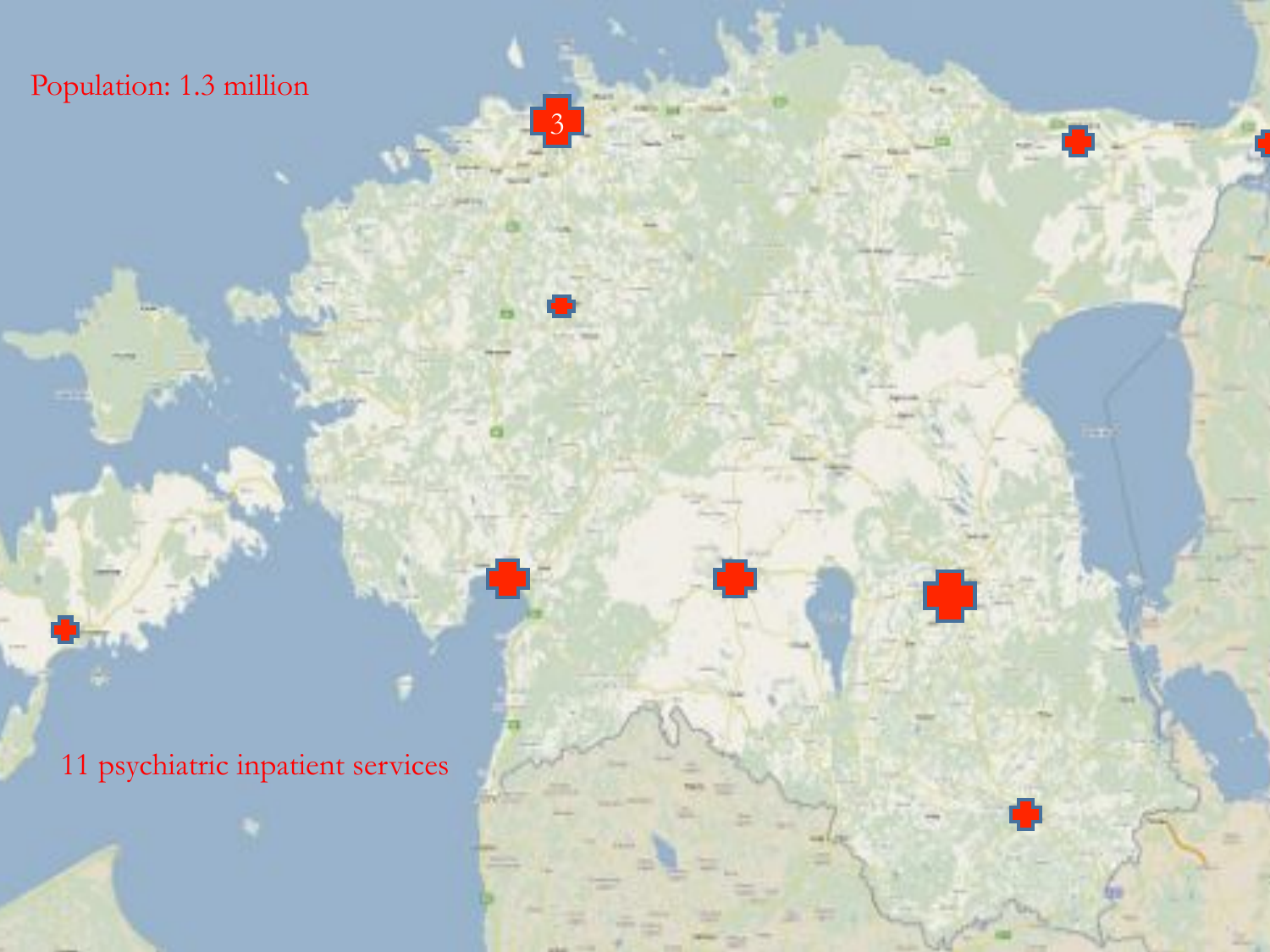## History of ECT in Estonia

- Early 1940-ies
- In 1946 2117 procedures in NEMC
- In 1951 "Soviet Psychiatric Theory": reduce ECT!
- Next decades 4 times less, but never restricted
- 1994 modified ECT
- 2010 RUL ub ECT
- No guideline
- No specialized education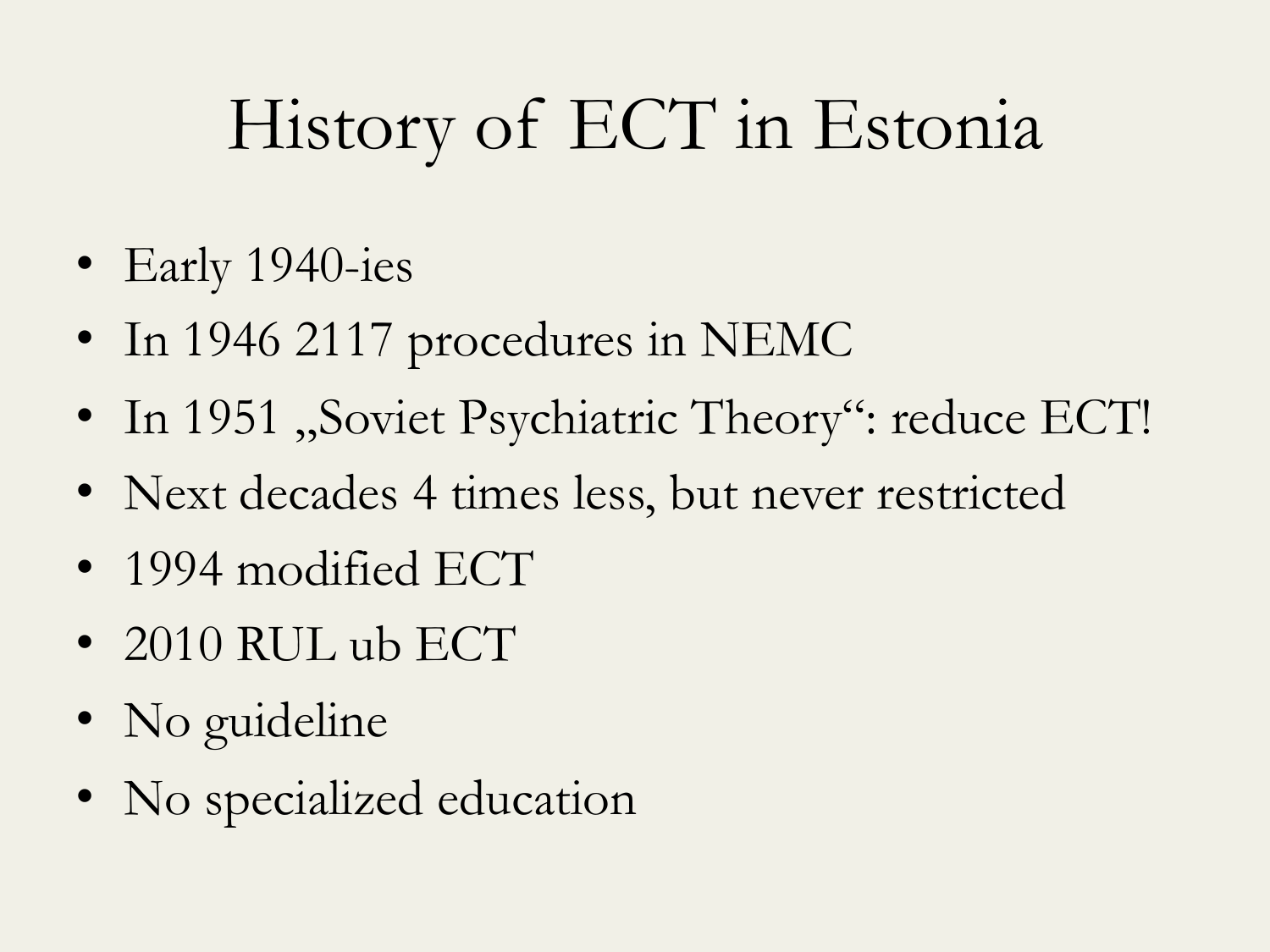#### **ECT suits in Estonia**

NEMC

VH

TUH

SEH

PH

**2012 – 1559 procedures 2013 – 1612 procedures**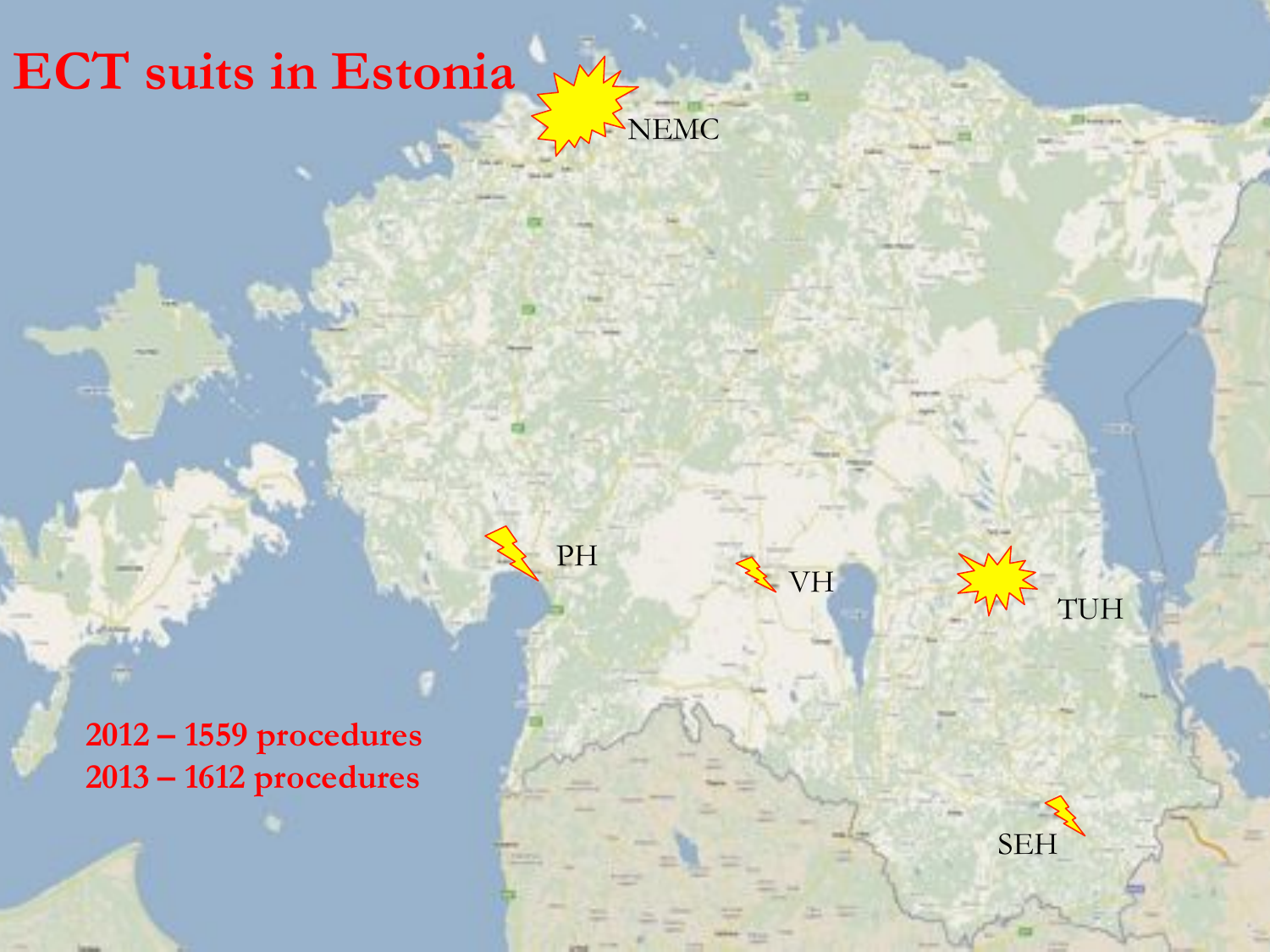- "Use of electroconvulsive therapy in the Baltic states ", Lõokene M, Kisuro A, Mačiulis V, Banaitis V, Ungvari GS, Gazdag G; World J Biol Psychiatry. 2013 Dec 13. [Epub ahead of print]
- 21-item, semi-structured questionnaire was sent out in Estonia, Latvia and Lithuania
- All institutions replied
- Data from 2010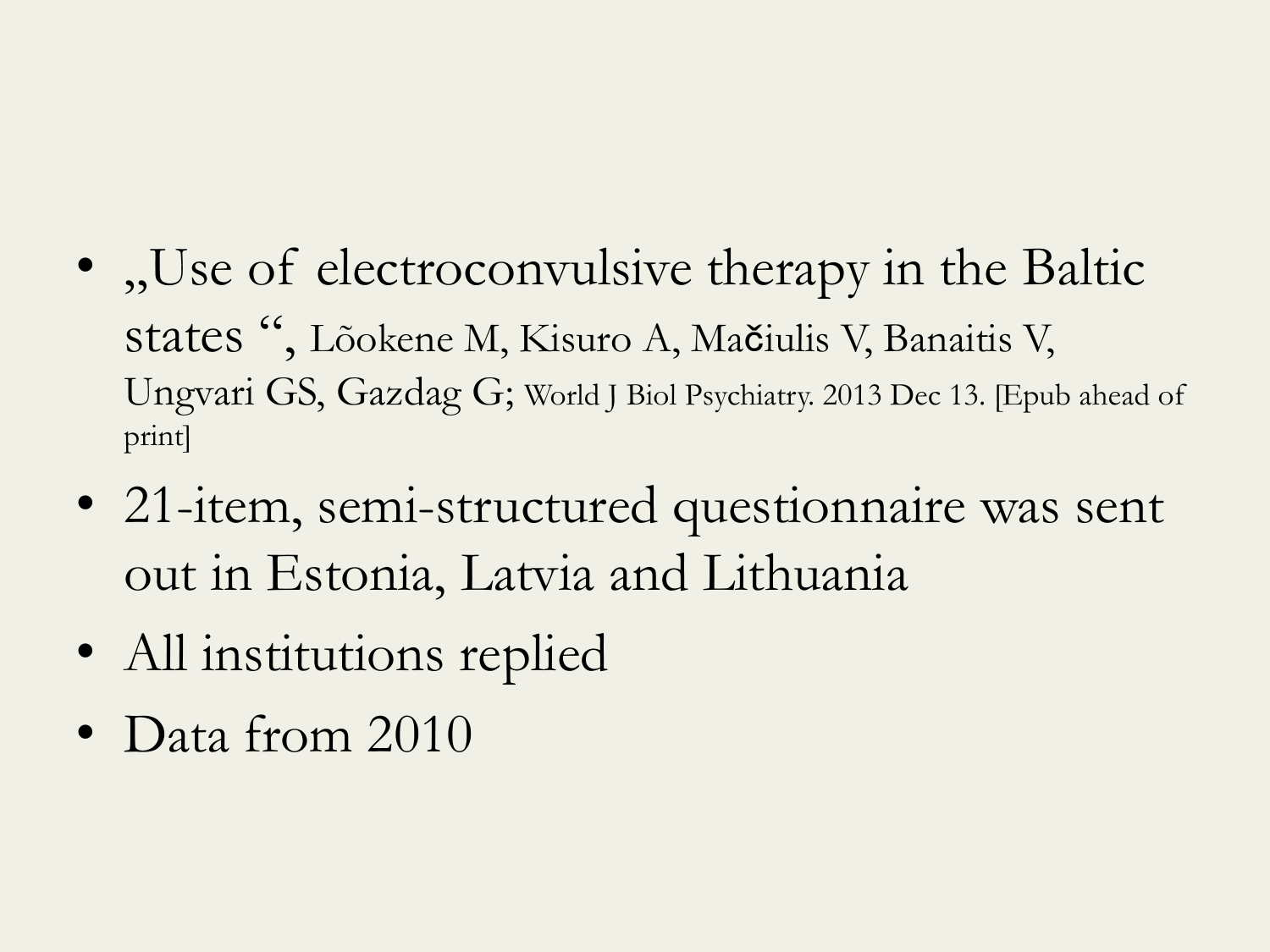|                       | <b>NEMC</b>            | <b>TUH</b>         | <b>VH</b>                 | <b>PH</b>                    | <b>SEH</b>       |
|-----------------------|------------------------|--------------------|---------------------------|------------------------------|------------------|
| No. of pt             | 210                    | 54                 | 14                        | 61                           | 23               |
| $\%$ of<br>inpatients | $6,4\%$                | $3\frac{0}{0}$     | $1,3\%$                   | $10,1\%$                     | $2,3\%$          |
| Sex distr.            | $F 62\%, M$<br>68%     | $F 68\%, M$<br>32% |                           | F 36%, M 64 % F 54 %, M 46 % | $F 60\%, M 40\%$ |
| Av sess               | $\overline{4}$         | 5                  | 5                         | 5                            | 5.5              |
| Highest sess          | 16                     | 15                 | 17                        | 14                           | 10               |
| Main<br>indication    | Sch                    | Depression         | Sch                       | Sch                          | Sch              |
| Electrode<br>pos.     | BT, RUL                | BT, RUL            | BT                        | BT                           | <b>BT</b>        |
| Anesthetic            | Etomidate,<br>propofol | Etomidate          | Etomidate,<br>thiopentale | Propofol                     | Propofol         |

NEMC, North Estonian Medical Centre; TUH, Tartu University Hospital; VH, Viljandi Hospital; PH, Pärnu Hospital; SHE, South Estonian Hospital; RUL, right unilateral, BT, bitemporal.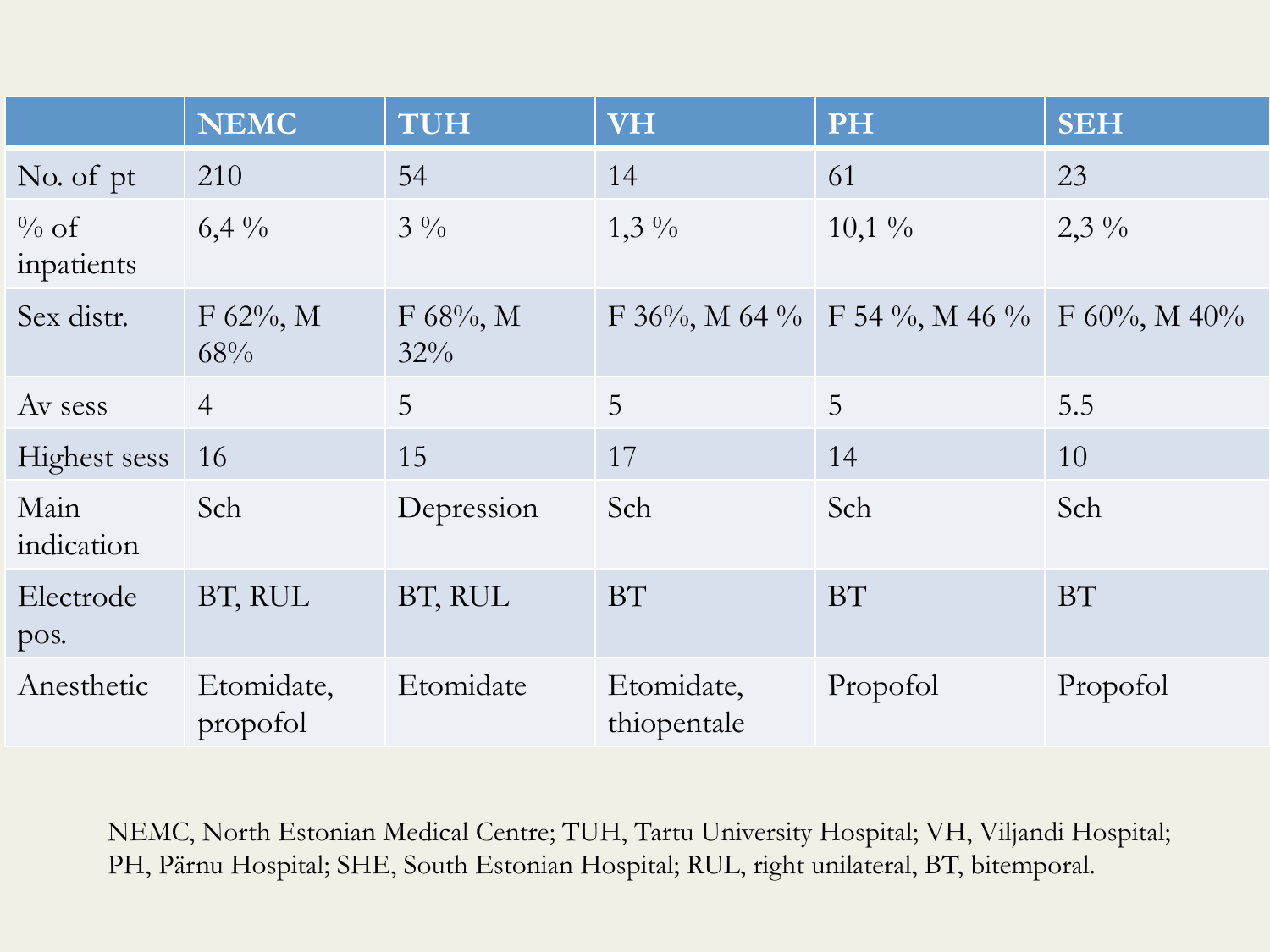#### Indications in Estonia (2010)

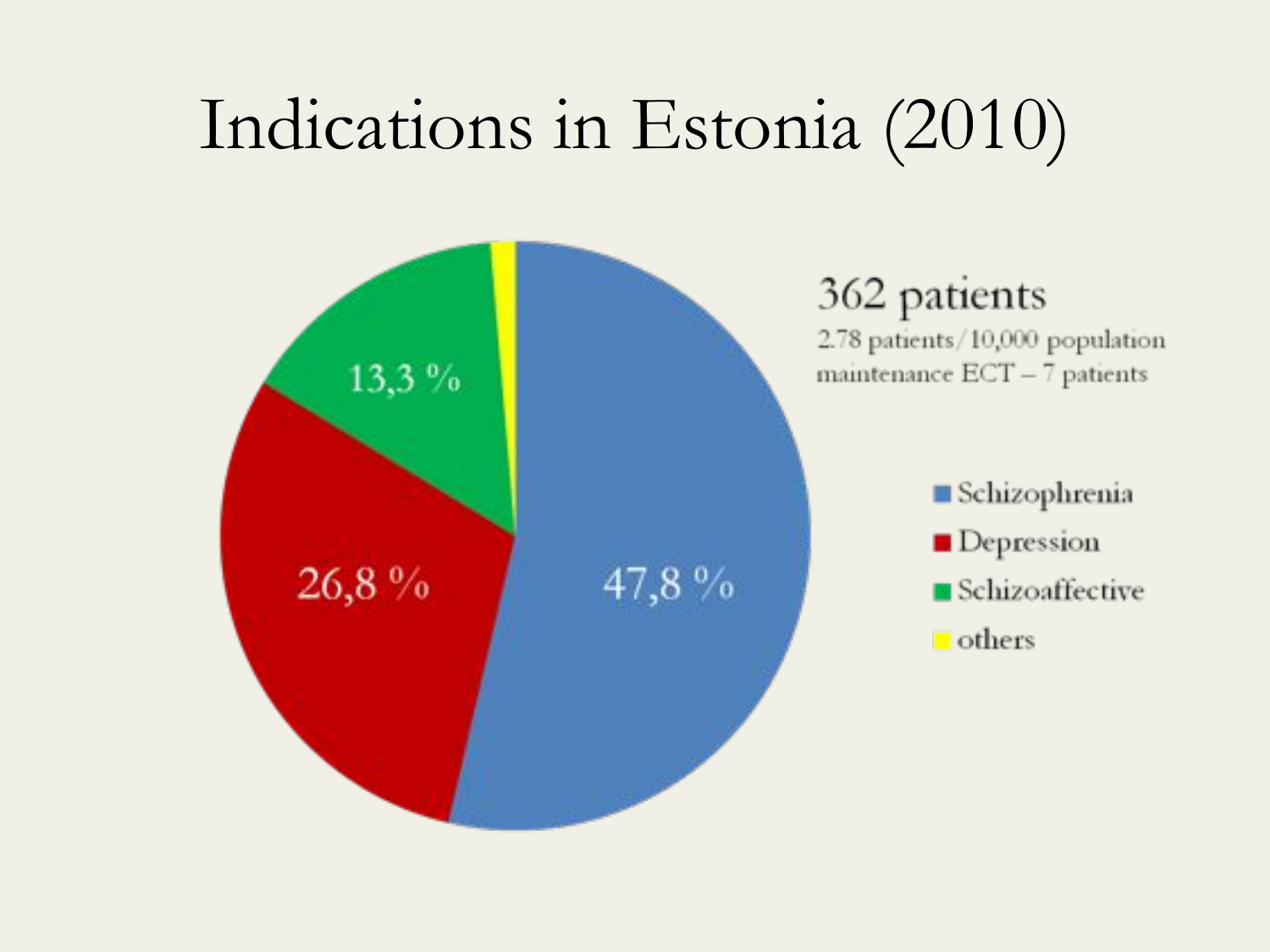## ECT in Baltic States (2010)

#### **LITHUANIA**

- 4 institutions provide
- Modified, BT
- 120 patients (0.375 patients/ 10,000 population)
- Prohibited under 18
- Main indication: schizophrenia

#### **LATVIA**

- 2 institutions provide
- Gintermuiza, Daugavpils Psychoneurological Hospital
- 3+6 patients
- Main indication: catatonia

Significant differences in the use and availability of ECT between the Baltic countries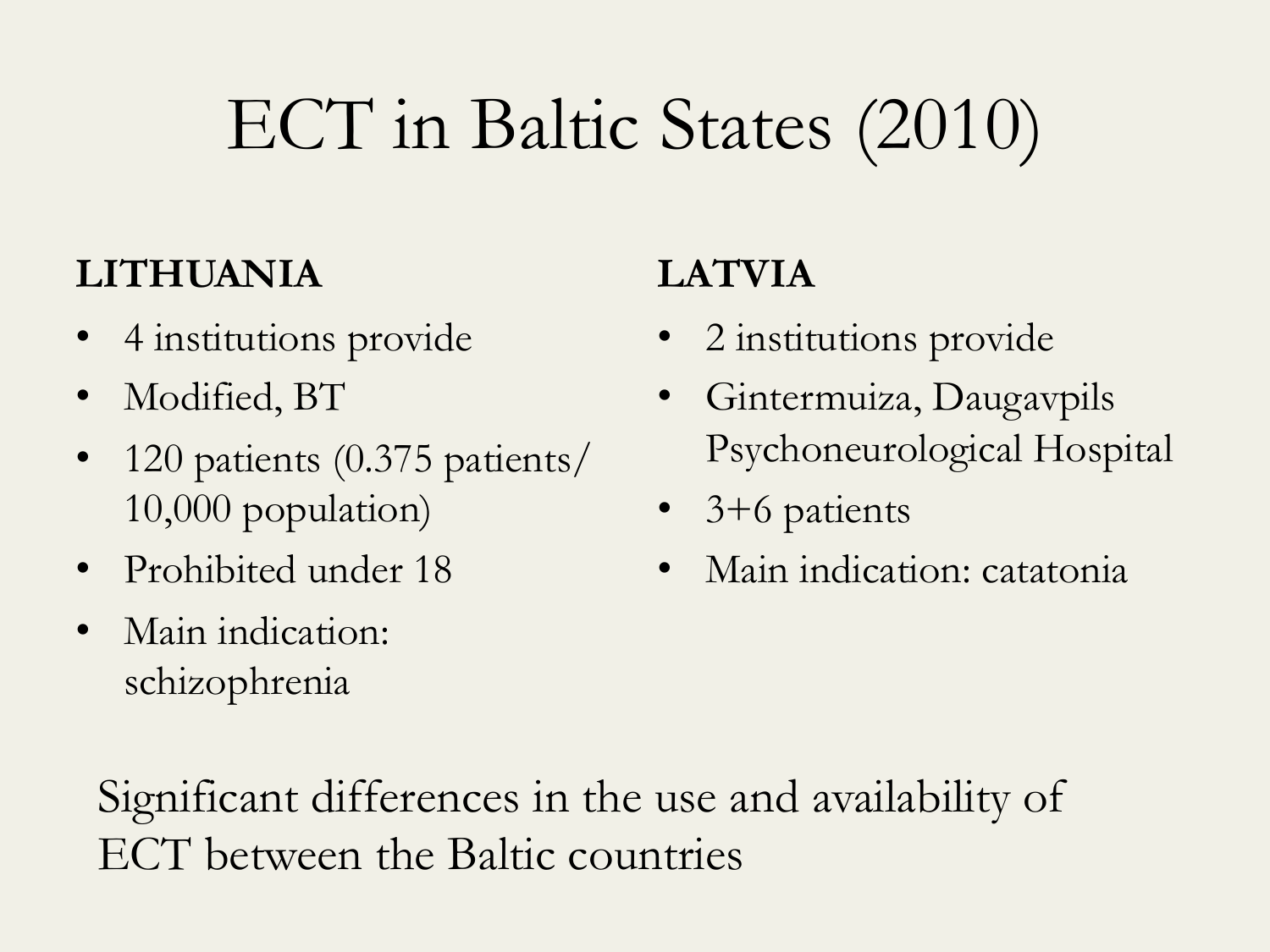- Electroconvulsive Therapy in Hungary
	- $-$  2002: 34 institutions, 0,6 % inpatients, schizophrenia 55%, affective disorders  $40\%$
	- $-$ , Electroconvulsive therapy in a Hungarian academic centre (1999-2010)" Gazdag G; Psychiatr Danub. 2013 Dec;25(4):366-70: Semmelweis University (DPPSU) in Budapest: 2,6 % inpatients,  $>50\%$  schizophrenia, relatively low no of sessions (~4.75)
- "Electroconvulsive Therapy in Slovakia" Dragasek J, J ECT 2012 Jun; 28(2):e7-8:
	- data from 2008,
	- 33 insitutions, 2.9 patient/ 10000
	- $-$  Depression 64%
	- 50% used sine wave device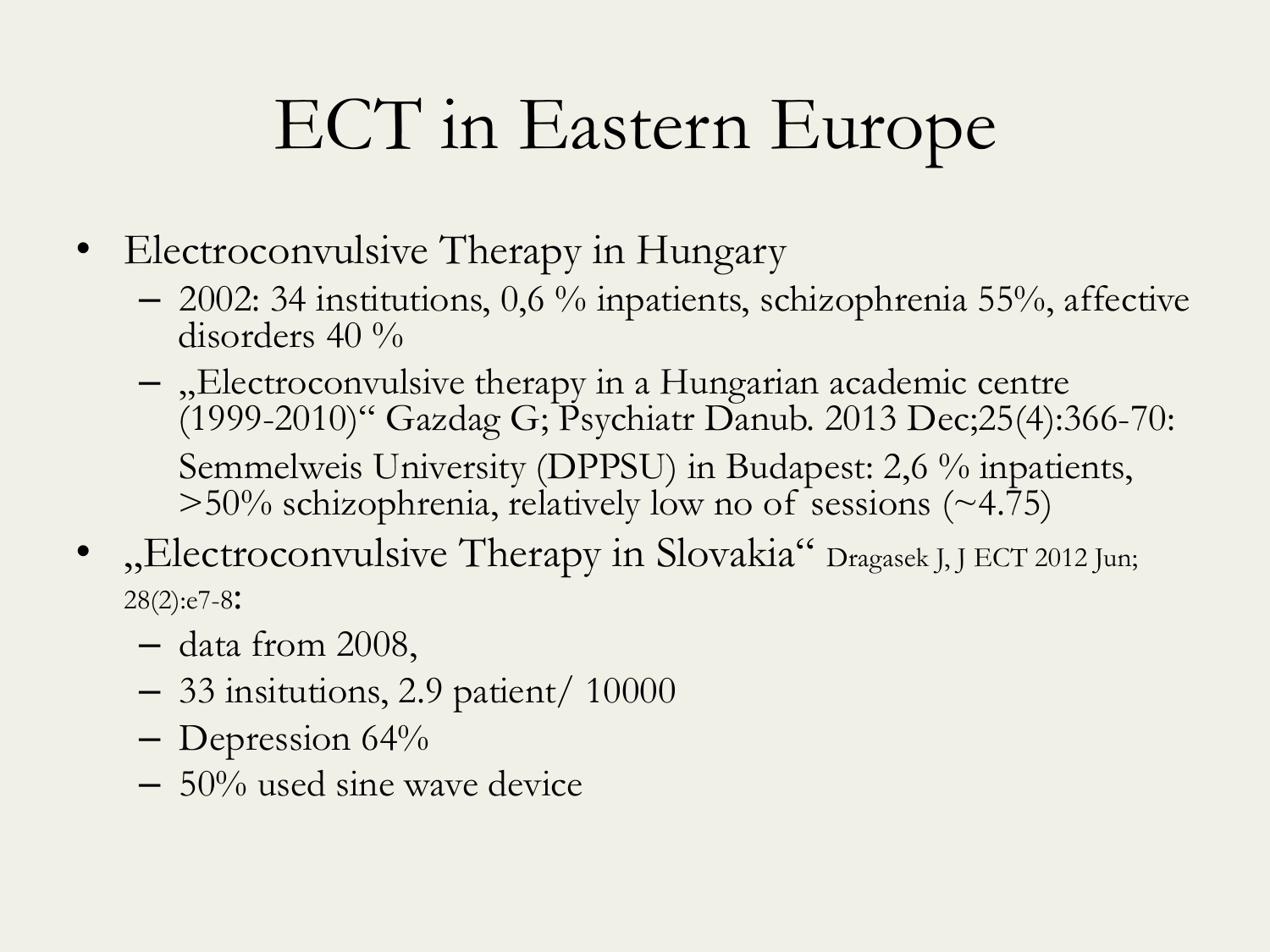- "Electroconvulsive Therapy in Croatia" Kuzman MR, Gazdag G; J ECT. 2014 Mar 12. [Epub ahead of print]
	- Data from 2012-13
	- $-3$  facilities  $-51$ , 3, 1 patients
	- Main indication: Schizophrenia, followed depr schizoaffective disorder
	- Bifrontal placement
- Electroconvulsive Therapy in Bulgaria" Hranov L, Gazdag G; J ECT 2012 Jun;28(2):108-10
	- Data from 2010
	- 4 institutions (all academic, in Sofia)
	- 0,16 patient/ 10000
	- Main indications: depression, schizophrenia, mania
	- Differences in electrode positioning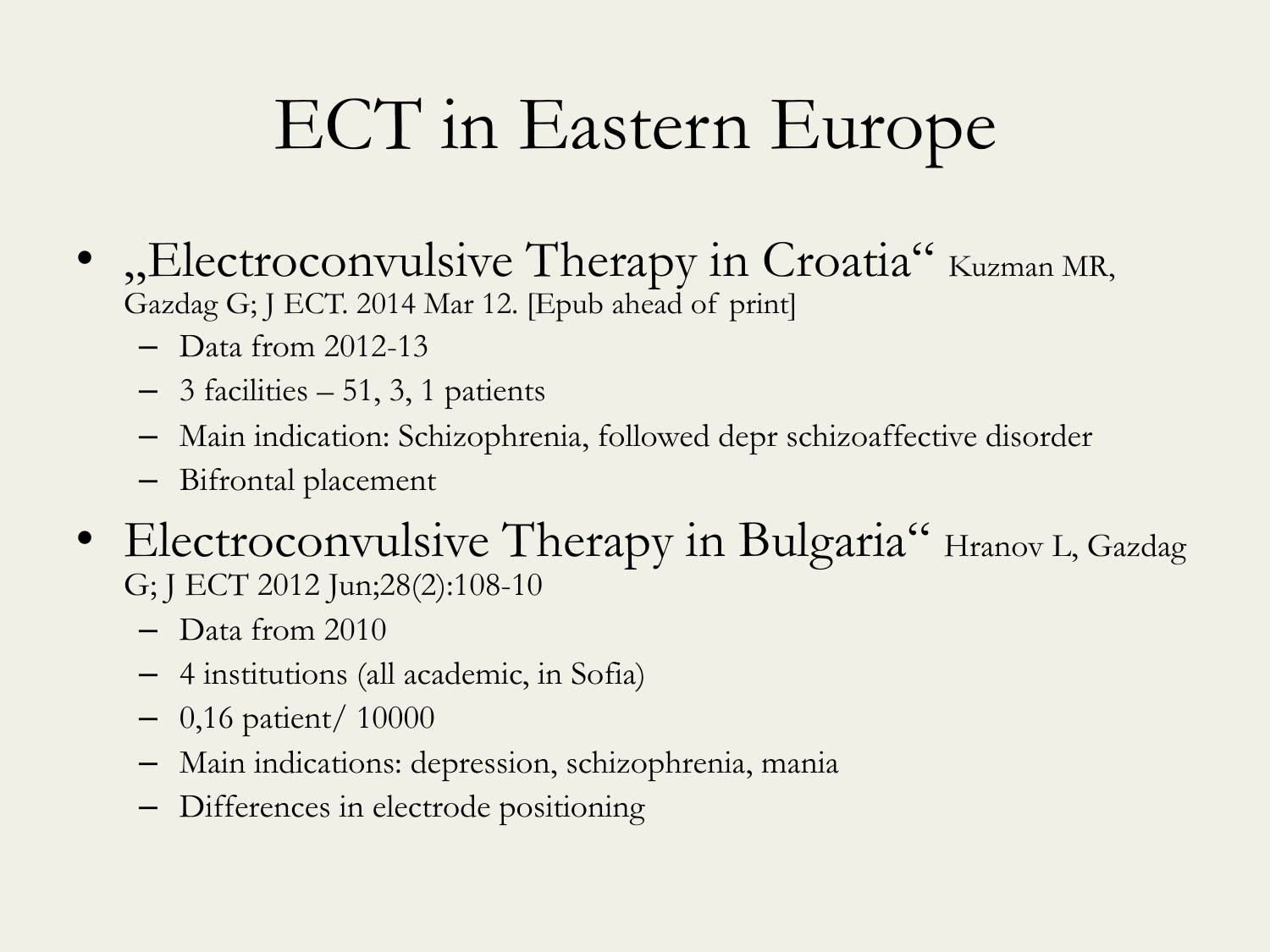- "Electroconvulsive therapy practice in Poland" Gazdag G: J ECT. 2009 Mar;25(1):34-8
	- 20 institutions
	- $-$  0,79 % of inpatients
	- Main indication: affective disorder
- "Electroconvulsive therapy practice in Serbia today" Spiric Z, Gazdag G; Psychiatr Danub. 2014 Mar;26(1):66-9
	- 2012: 1 center, 54 patients, 0.5/ 10000
	- Main indication: deperssion
- "Electroconvulsive Therapy Practice in Ukraine" Olekseev A, Gazdag G; J ECT 2014 May 1 [Epub ahead of print]
	- 8 institutions, but 3 refused to give information
	- 3 used unmodifed ECT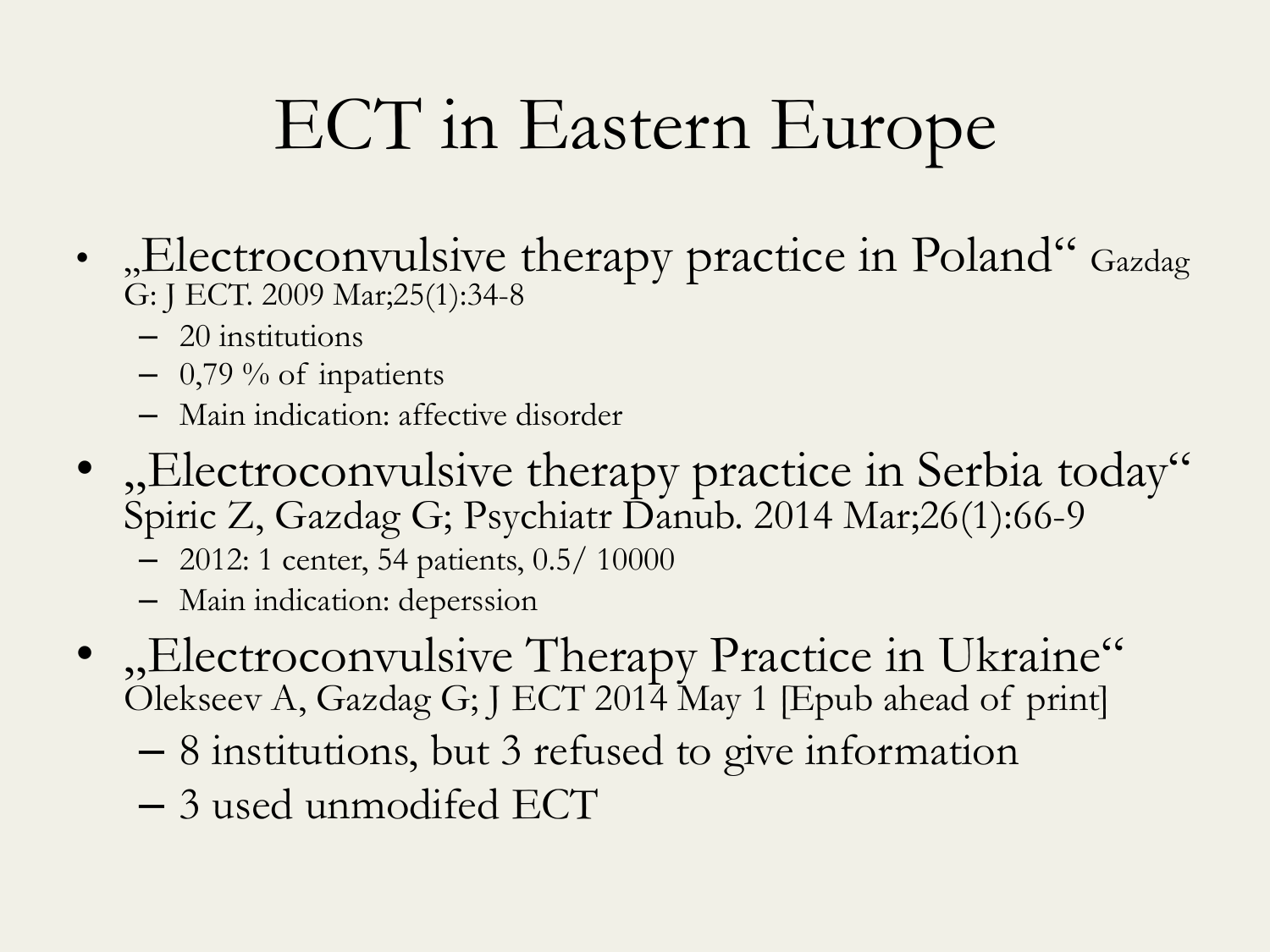- No published information yet from all countries
- Significant differences between countries
- Generally very limited availability
- Equipment and technical knowledge mostly modern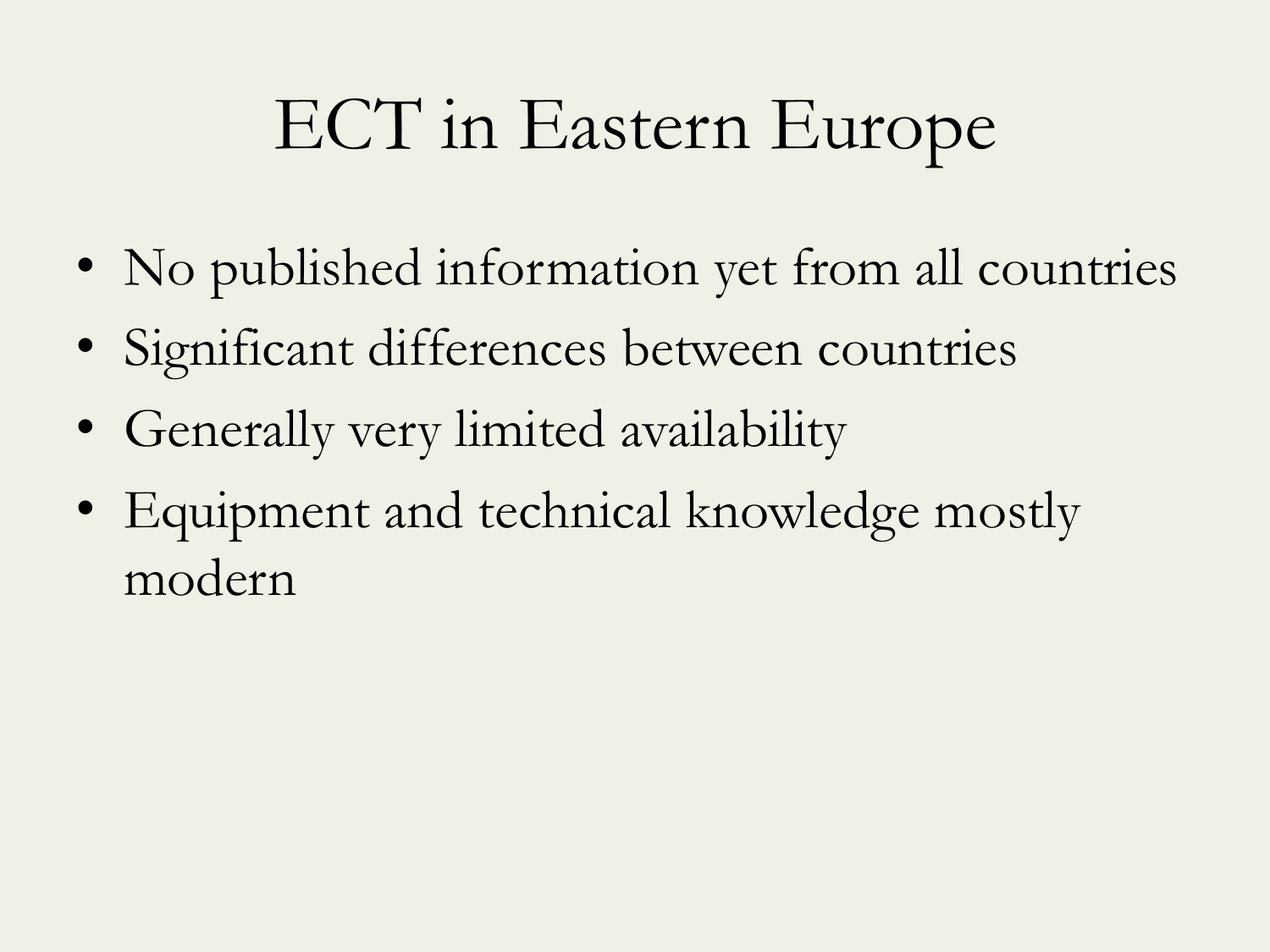#### Referral to ECT

- Diagnosis
- Nature and severity of symptoms
- History of poor drug response
- History of good ECT response
- Risks of other treatments outweigh ECT risks
- Failure to respond to pharmacotherapy
- Patient preference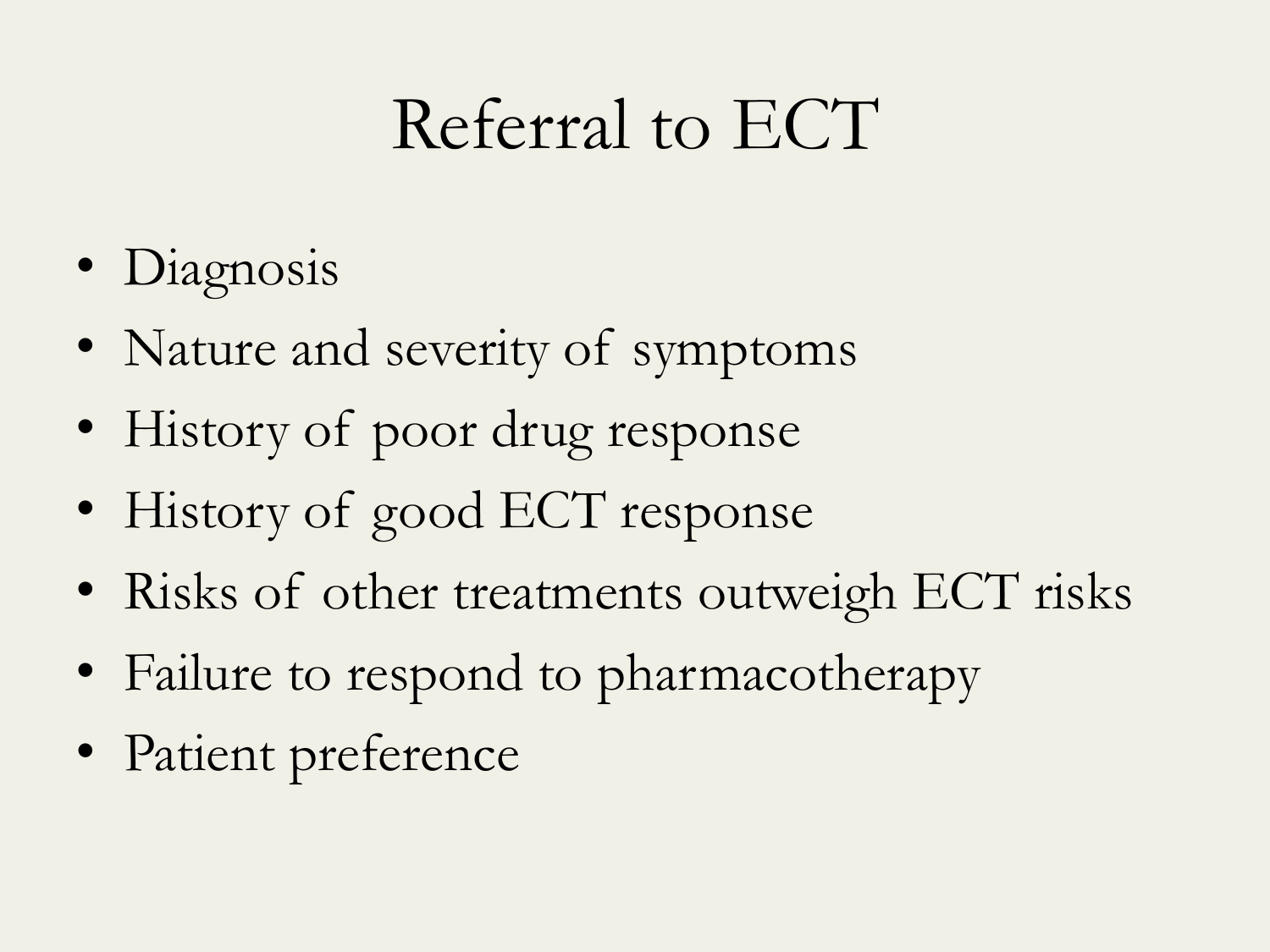#### Contraindications

- There is no absolute contraindication to ECT
- Risk-benefit analysis approach
- Situations with substantial risk:
	- Recent MI with unstable cardiac function
	- Space-occupying cerebral lesion
	- Increased intracranial pressure
	- Recent intracerebral hemorrhage
	- Unstable vascular aneurysm or malformation
	- Morbid obesity; sleep apnea; airway obstruction
	- Retinal detachment(+/-), pheochromocytoma
- Wrong patient!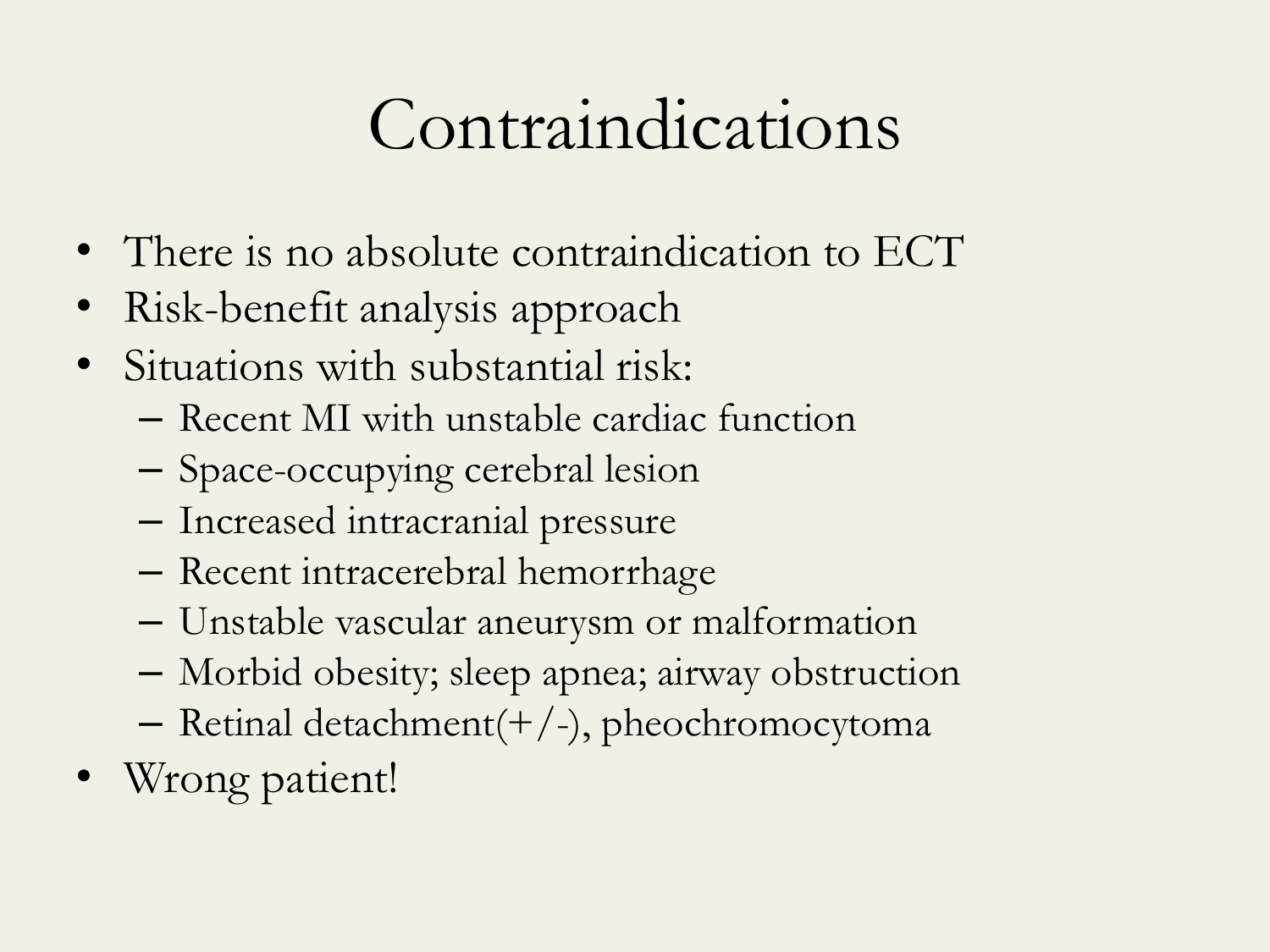## Main diagnostic indications

- Depression
- Mania
- Schizophrenia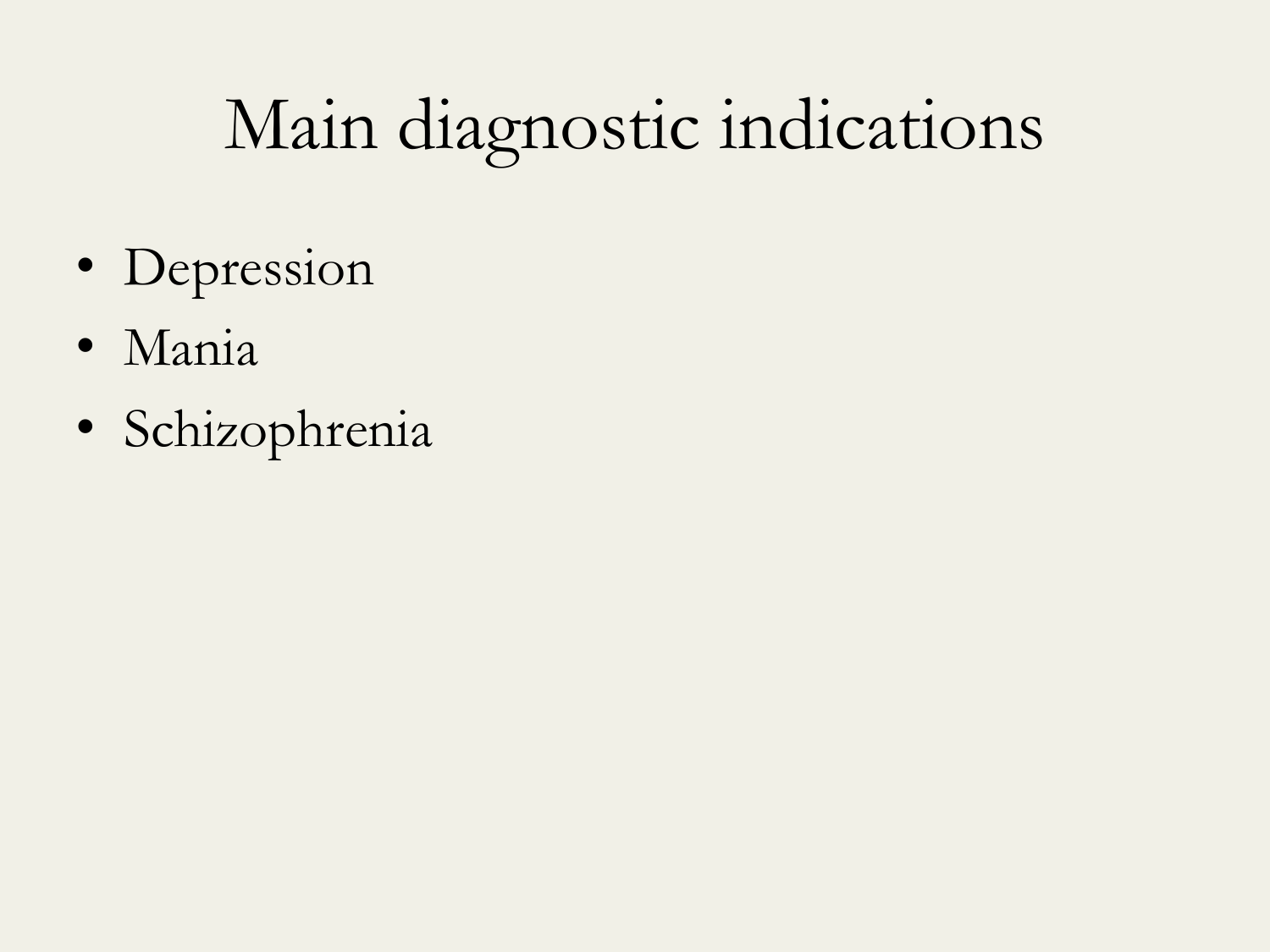## Symptom-based approach

Catatonic symptoms

Suicidal thoughts

Psychomotor retardation

Hallucinatory behaviour



Refusal of eating and drinking

Violance

**Excitement** 

Exhaustion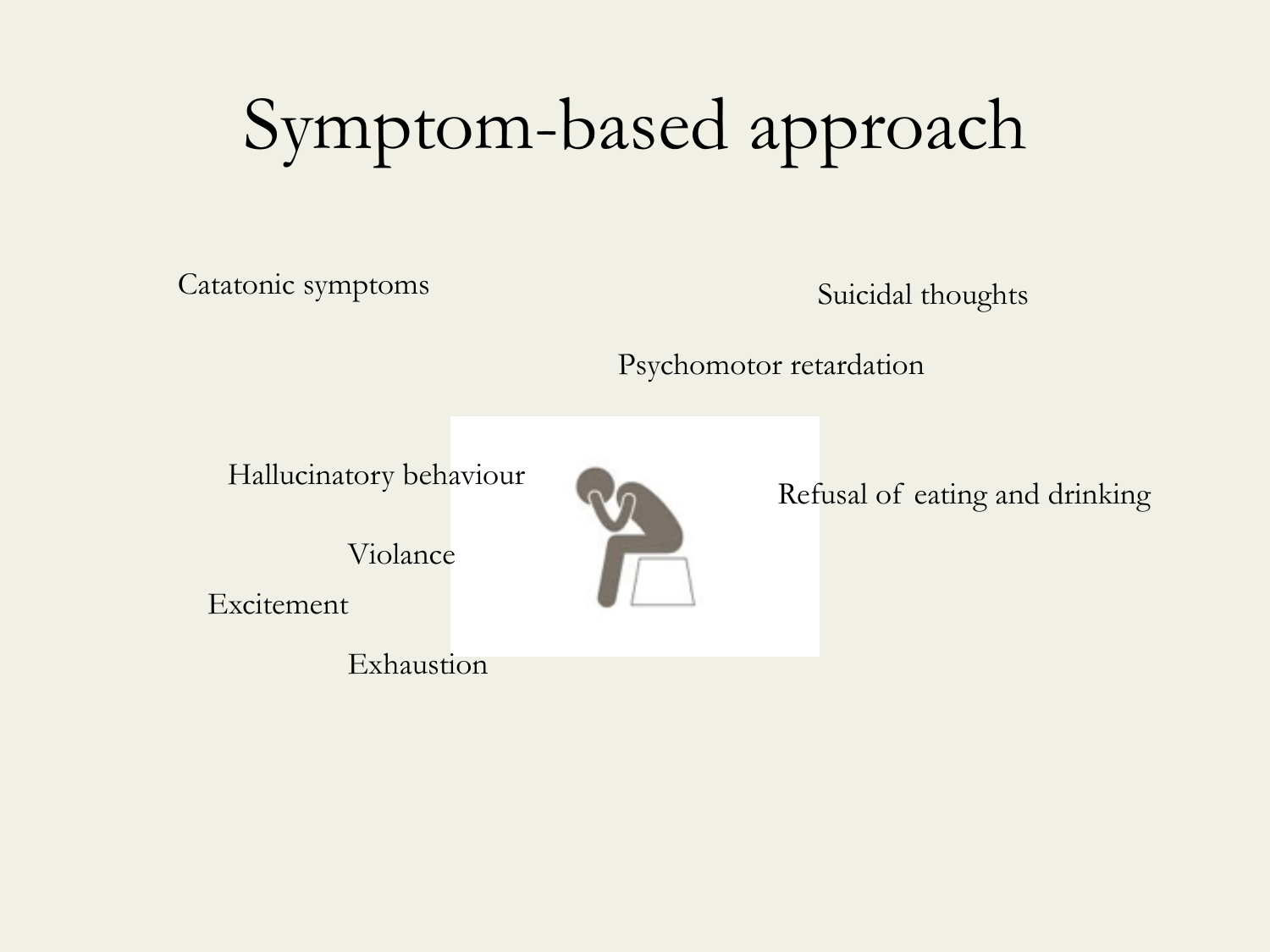## Depression

- The main indication in most countries
- Plenty of evidence
	- Early open clinical trials
	- ECT vs sham-ECT trials
	- ECT vs pharmacology
	- ECT vs rTMS
	- Bilateral or unilateral?
- Pharmacotherapy always remains (if possible)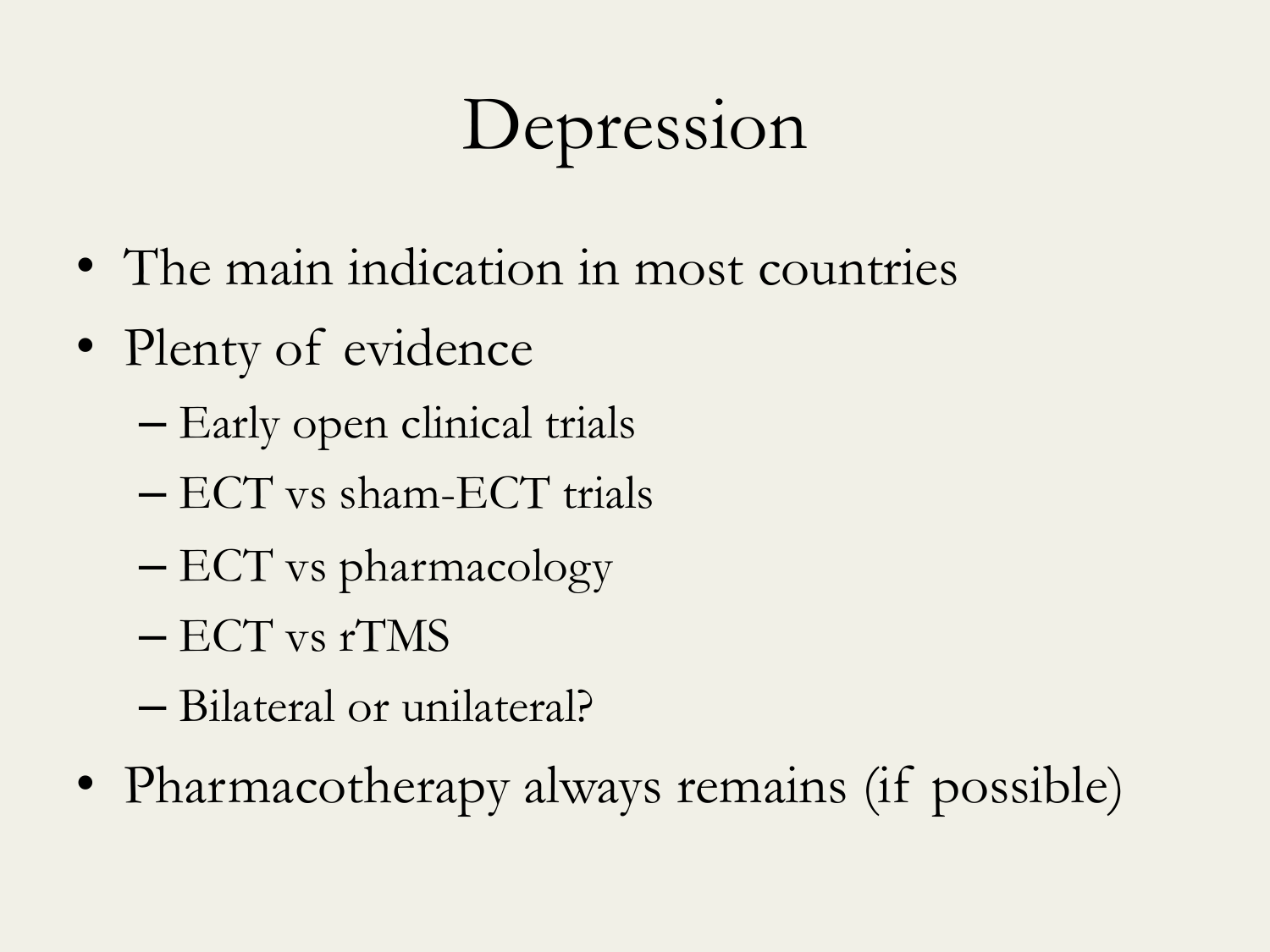## Rates of Response in Major Depression

- Early reports indicated remission rates of 80% to 100%
- Recent studies suggest lower response rates
- Response rate around 50% in medicationresistant patients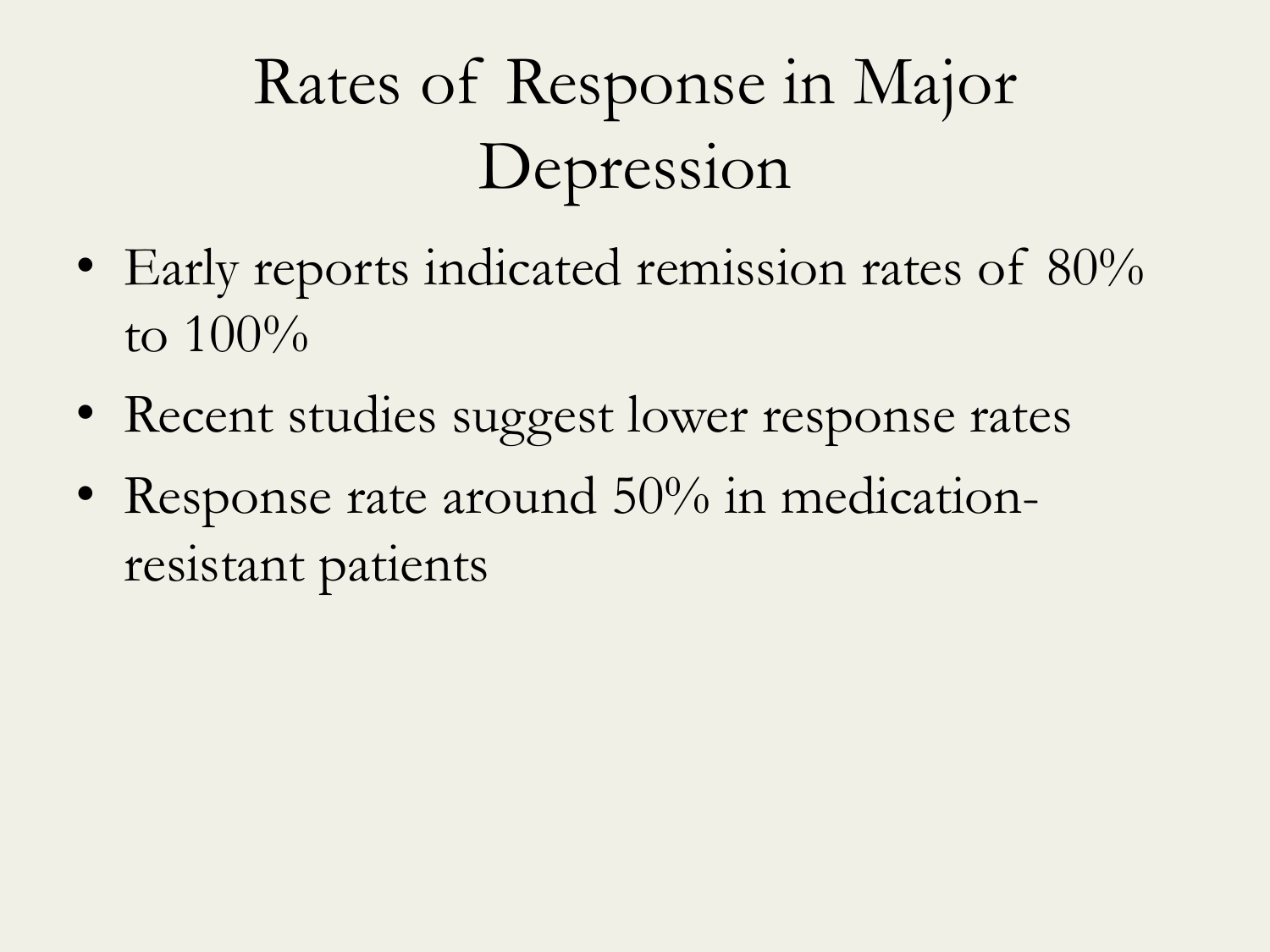Predictors of Response in Major Depression

- There are no strong predictors of good clinical response
- Severe ("melancholic") depression + relapsing course + family history
- Psychotic depression
- Secondary depressions/ atypical depression respond less well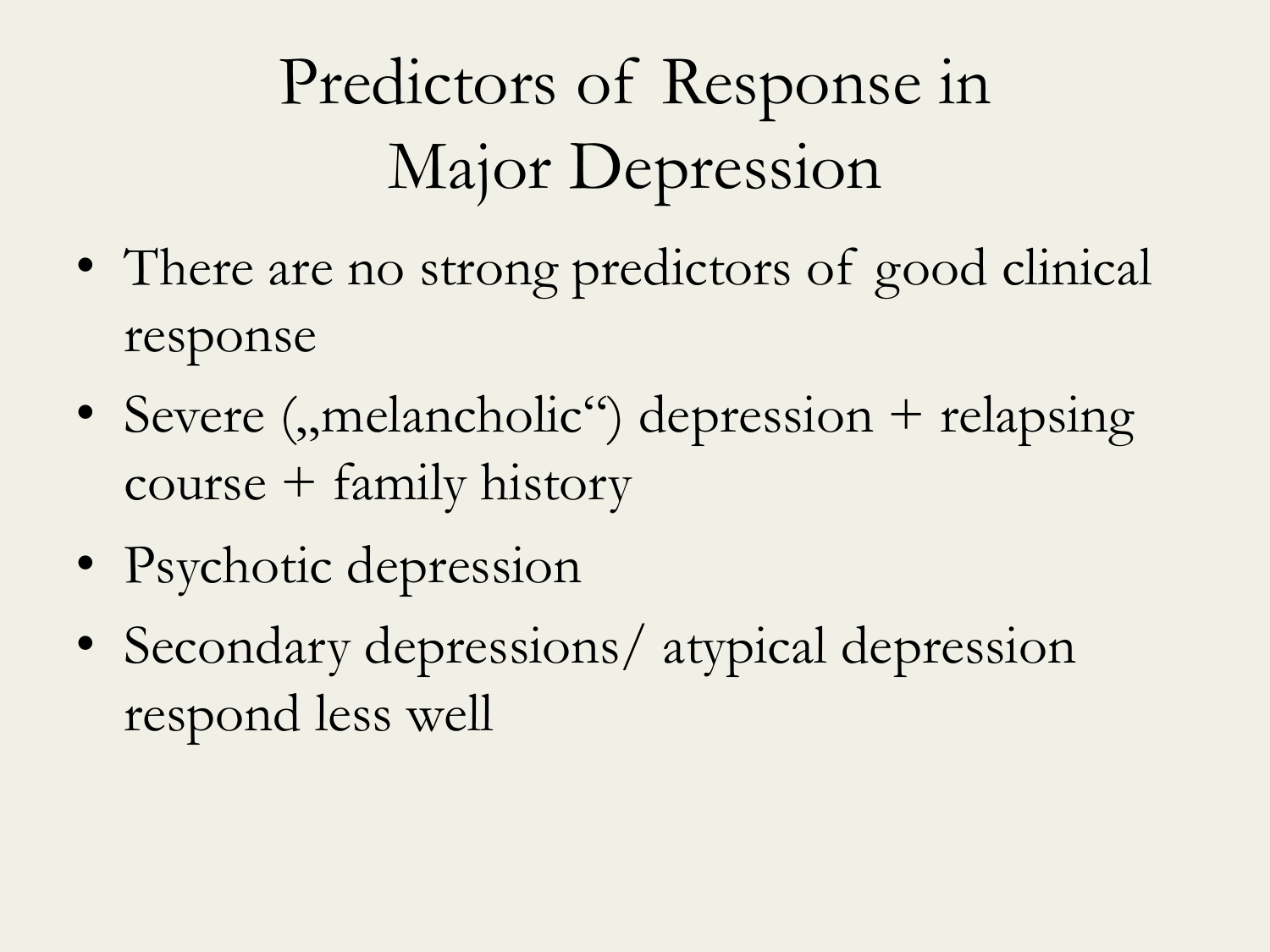# In clinical practice

- Rapid definitive response is needed
- High suicidal risk
- Severe psychomotor retardation/ refusing eating and drinking
- Treatment-resistance when have responded to ECT previously
- Pregnacy/ older patients
- Patients preference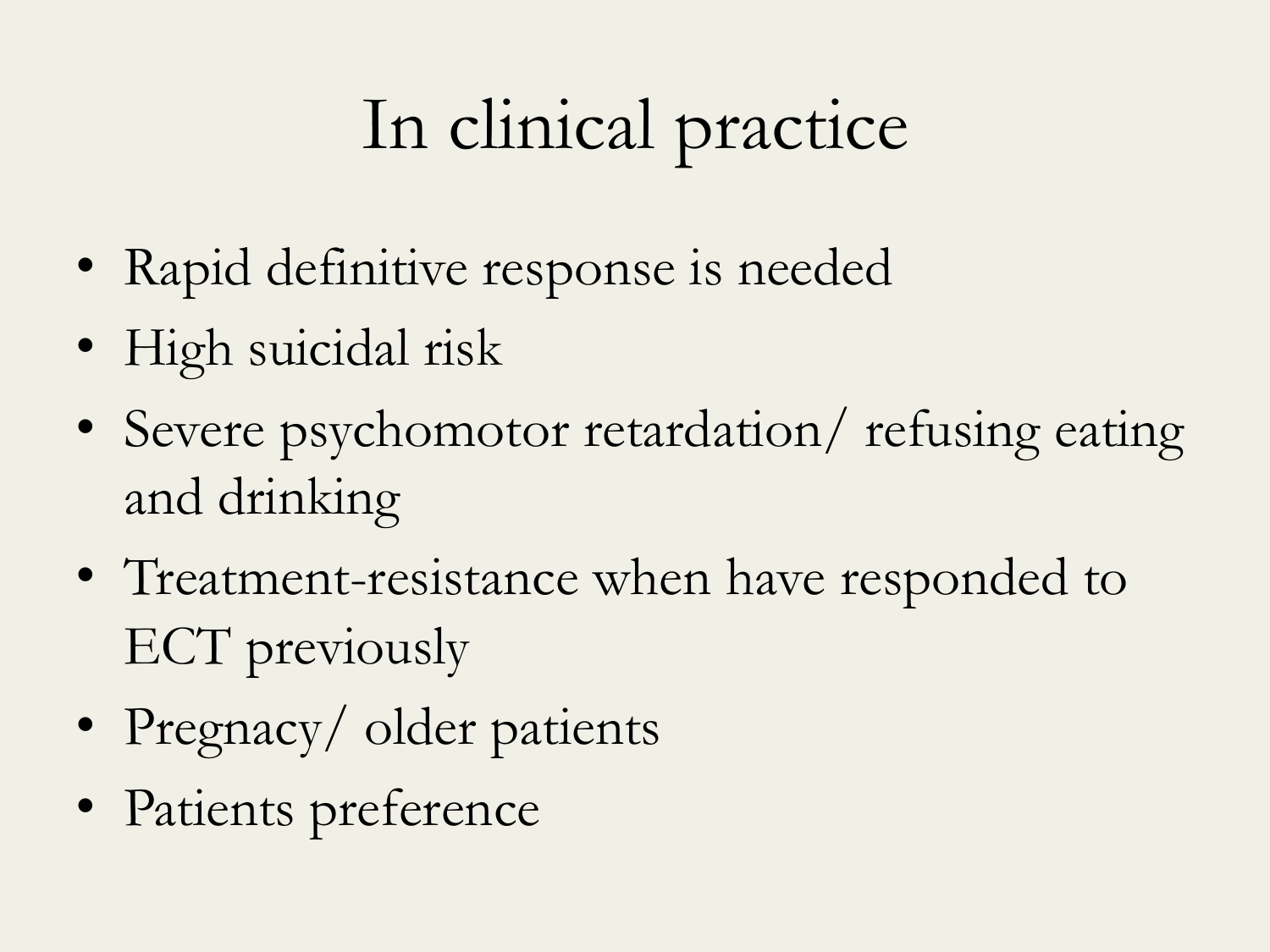## Recurrent episode

- When responded to ECT previously
- Doesn't have to be so severe to start treatment
- Usually respond well
- Maintenance therapy?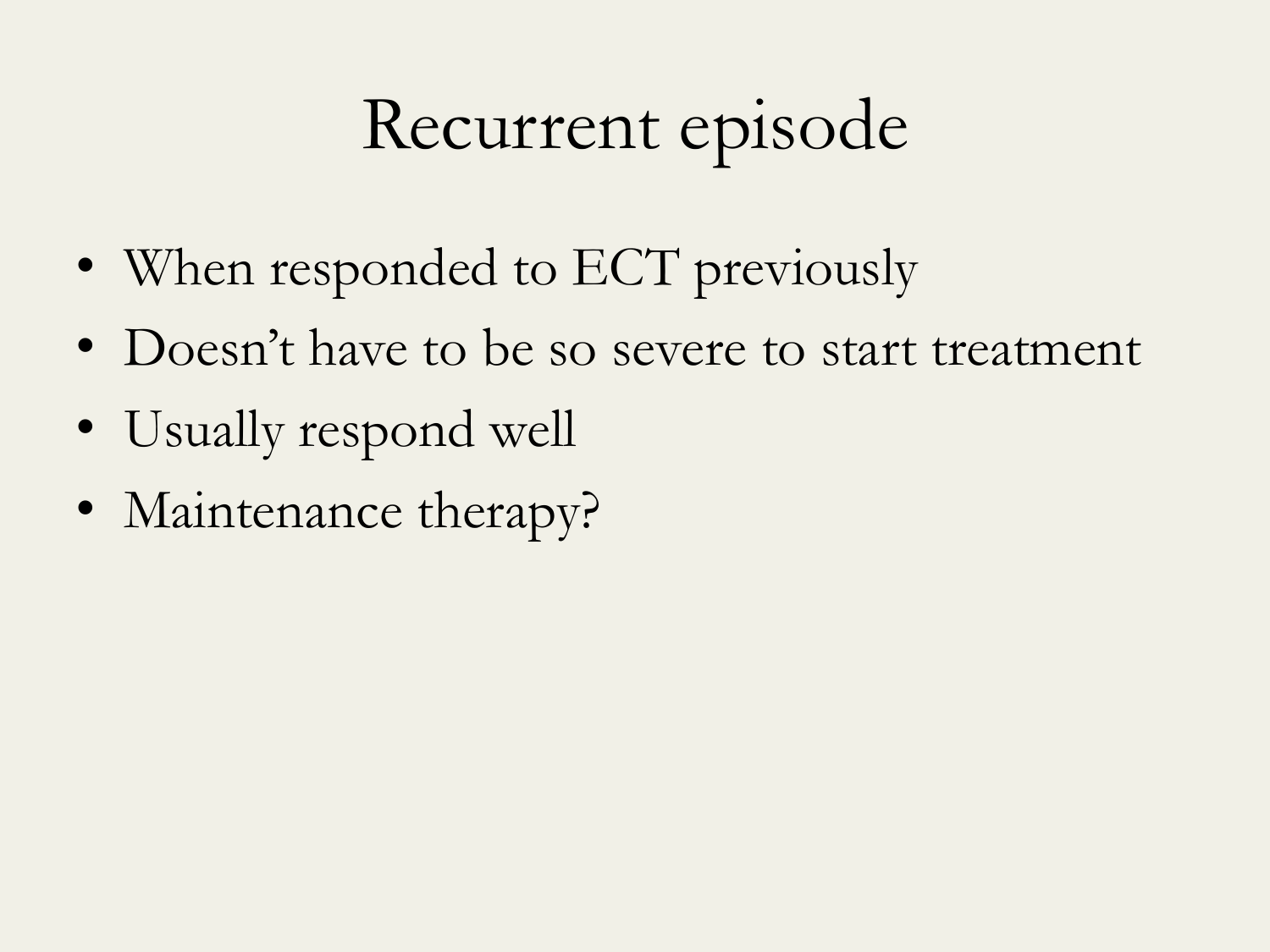## Schizophrenia

- Augmentation with pharmacotherapy
- Acute psychosis with urgent need
- Treatment-resistant schizophrenia?
- Symptom-based indications
	- Catatonic symptoms
	- $-$  Positive symptoms  $-$  +/-
	- Affective symptoms intermediate effect
	- Negative, Cognitive symptoms no
- Several reviews recently ("Electroconvulsive therapy in treatmentresistant schizophrenia: prediction of response and the nature of symptomatic improvement" Chappattana W, Sackeim HA; J ECT 2010 Dec;26(4):289-98)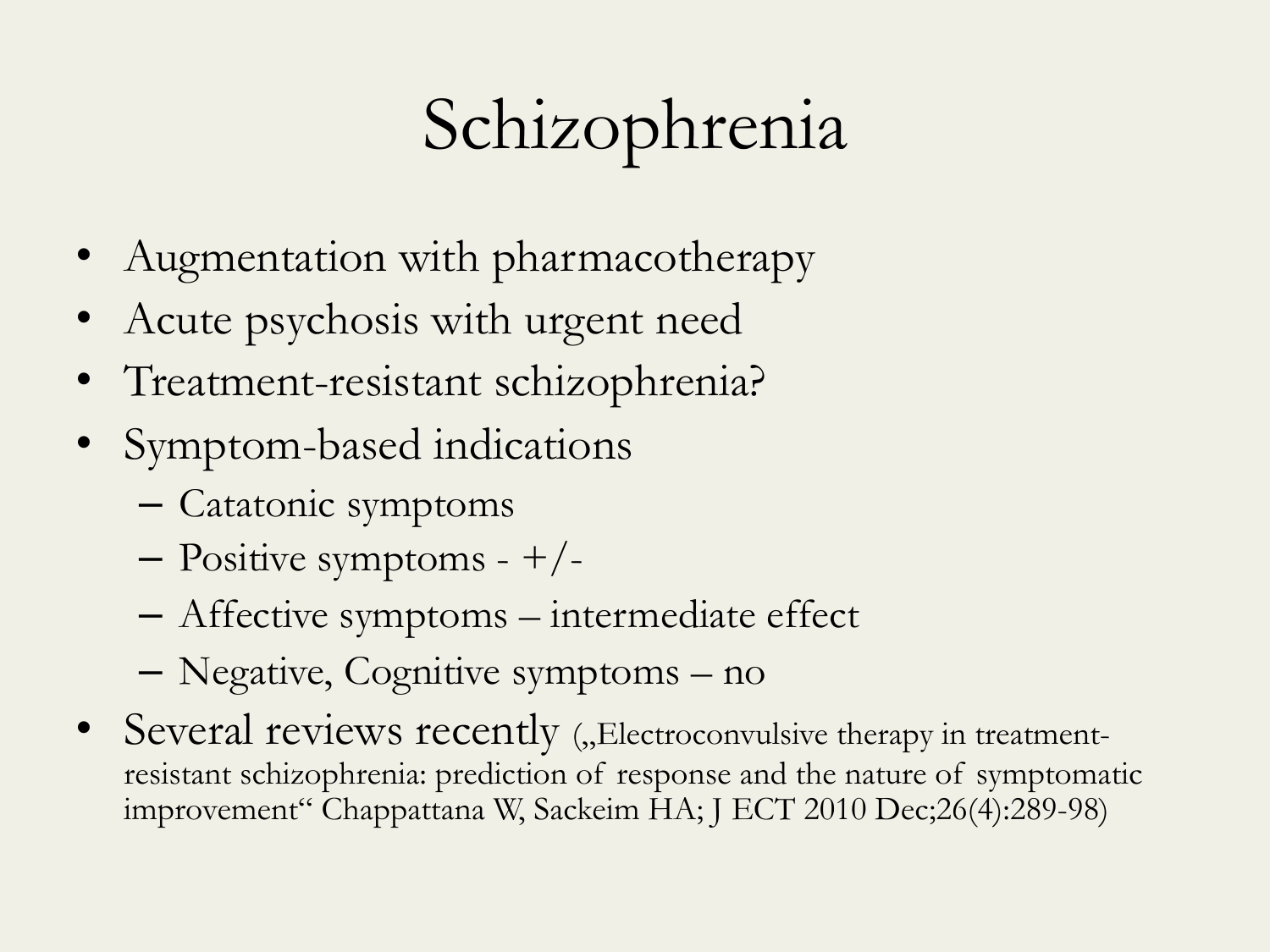### Mania

- Controlled evidence is limited
- As effective as antipsychotics and stabilizers
- Does not shorten episodes
- Relieves quickly severe symptoms
- Mania Can Be Life-Threatening
	- Violance
	- Exhaustion
	- Excitement
	- "delirious mania"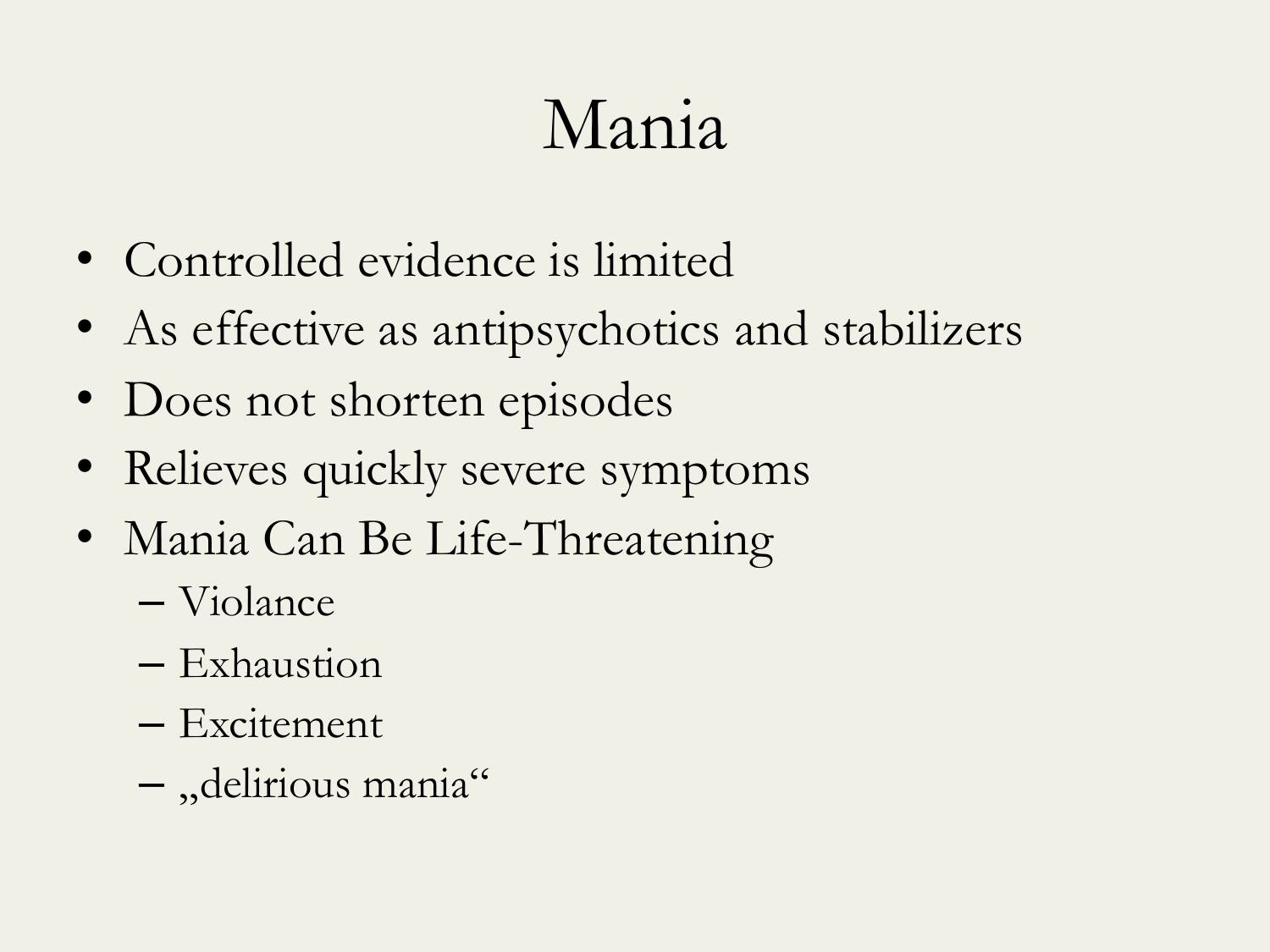#### Catatonia

- "Rediscovering catatonia: the biography of a treatable syndrome" Fink M., Acta Psychiatr Scand Suppl. 2013;(441):1-47
- ECT as a first-line treatment along BDZ
- Unrelated to underlying cause all catatonic symptoms usually respond well to ECT
	- Psychiatric disorders (affective disorders, schizophrenia, tourette, intellectual disability?)
	- Secondary to medical condition (neurological/ systemic diseases)
	- Malignant catatonia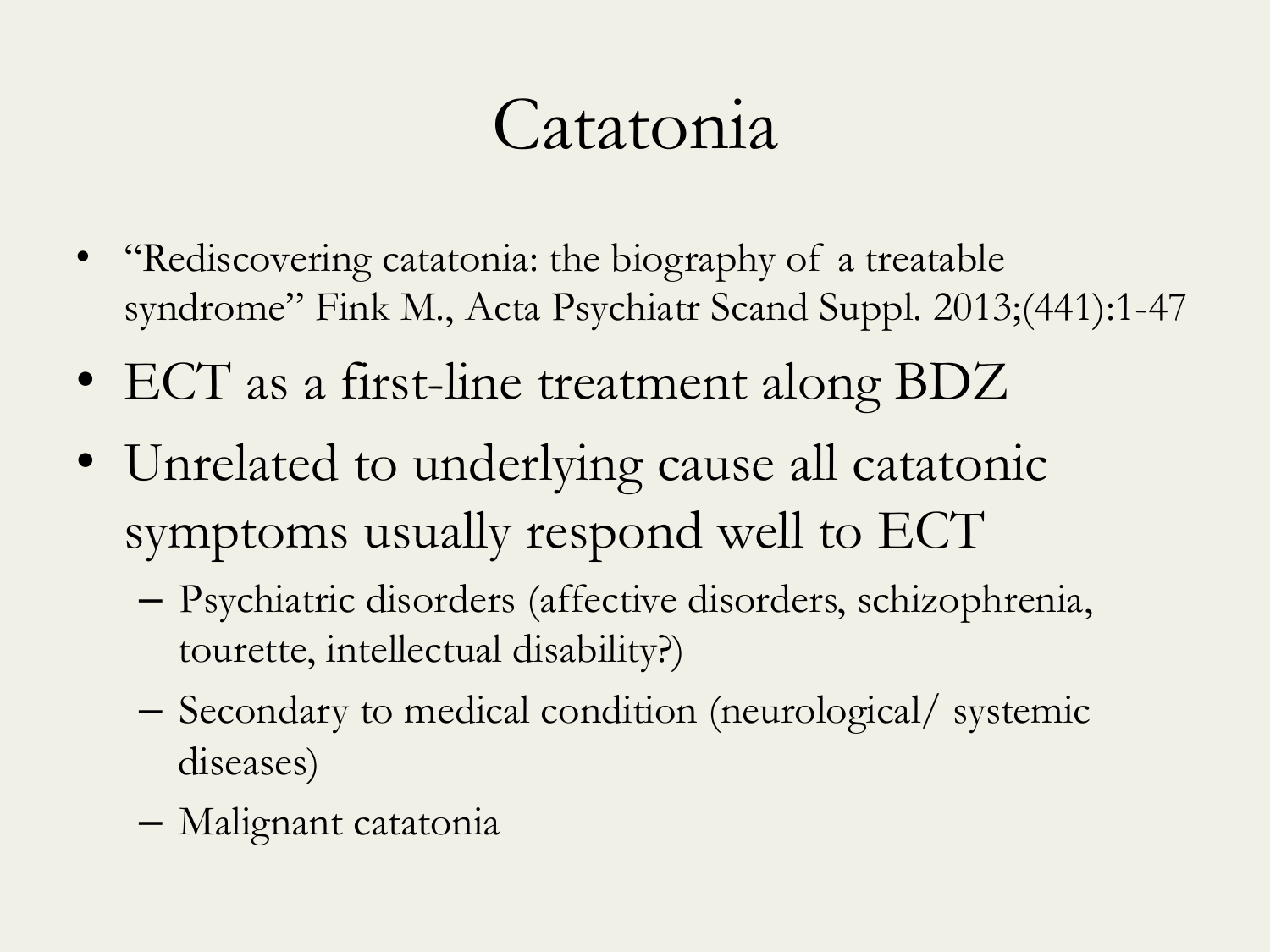## Autoimmune encephalities

- Anti-NMDAR encephalities
- Recognized in 2007
- 80% females
- Syndrome in several stages:
	- 70% of the patients presenting with a prodromal phase of fever, malaise, headache, upper respiratory tract symptoms, nausea, vomiting and diarrhoea
	- Typically within two weeks patients develop psychiatric symptoms including insomnia, delusions, hyperreligiosity, paranoia, hallucinations, apathy and depression
	- Catatonic symptoms, seizures, abnormal movements, autonomic instability, memory deficits may also develop during the course of the disease
- Ab against the GluN1 subunit of the NMDAR in CSF and serum
- Tumor?
- Treatment: tumor resection first-line immunotherapy (corticosteroids, plasma exchange, and intravenous immunoglobulin)
- $75\%$  recover
- How was it diagnosed before? Malignant catatonia?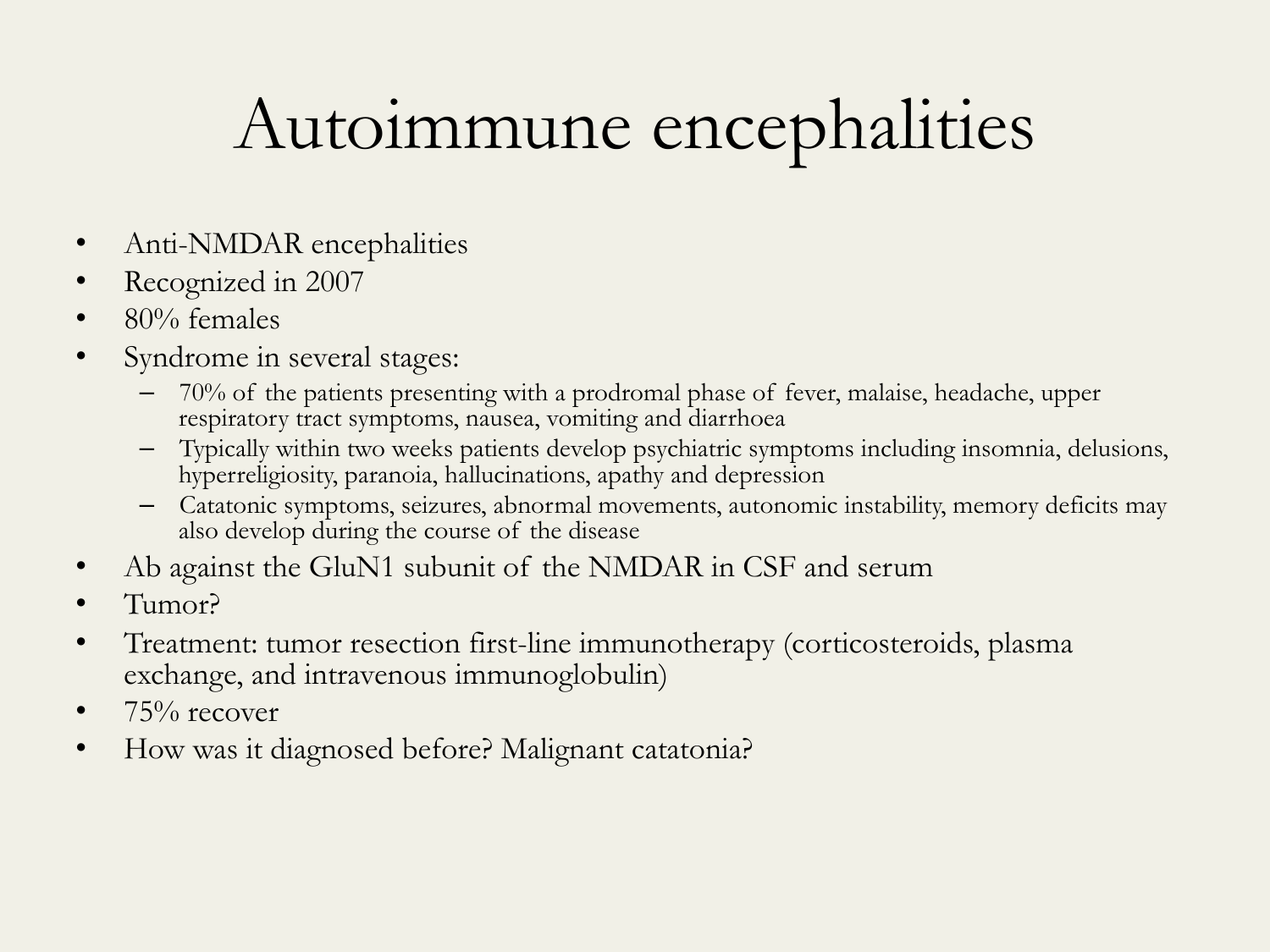#### Autoimmune encephalities and ECT

- Limited (no) evidence
- If and when to use?
- Patient in intensive care
- Can we overachive seizure treshold in therapeutic value?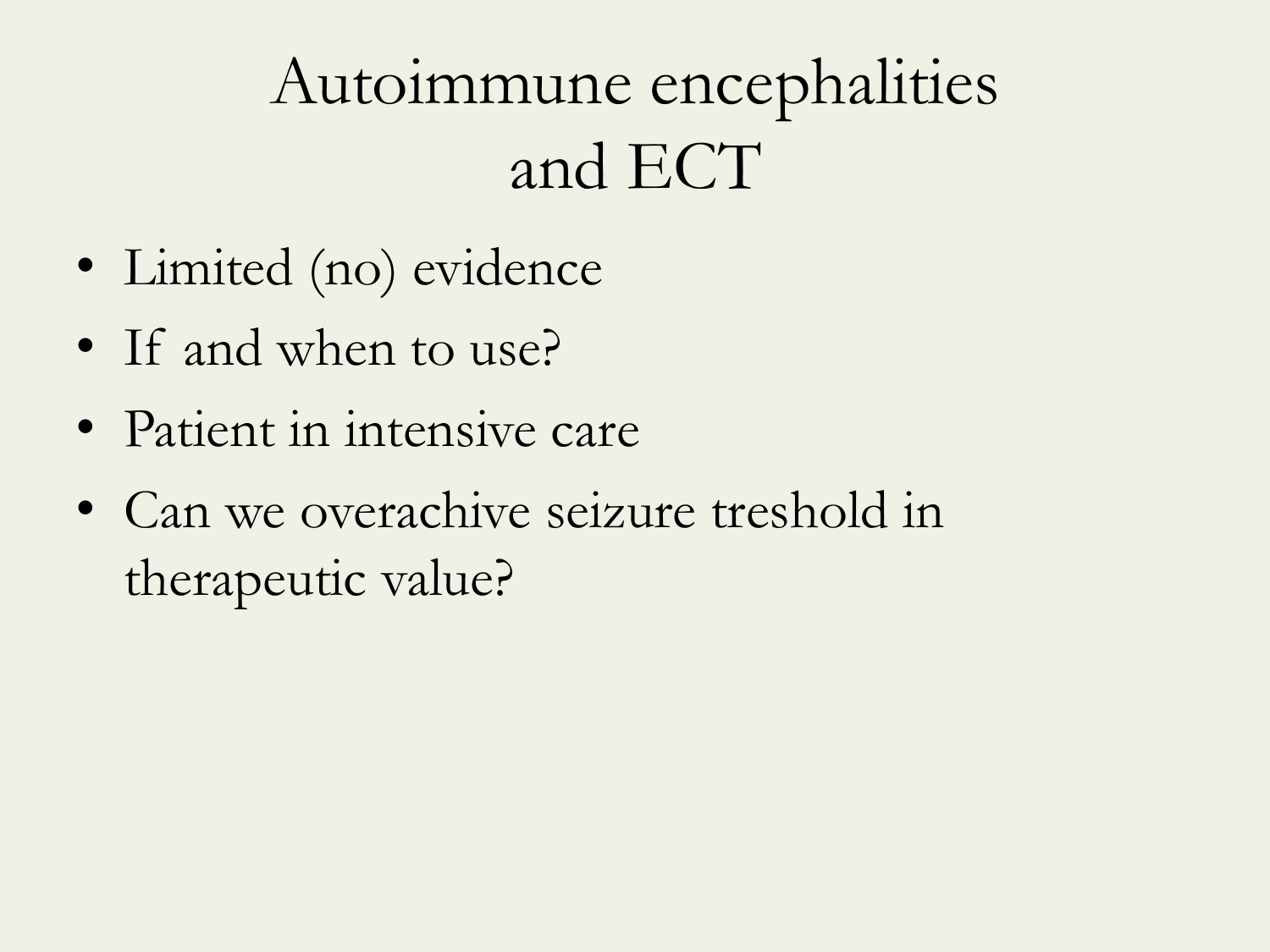#### Parkinson's disease

- No clear agreement
- Motoric symptoms
	- as an adjunctive therapy
	- effect short
	- Maintenance ECT?
- affective symptoms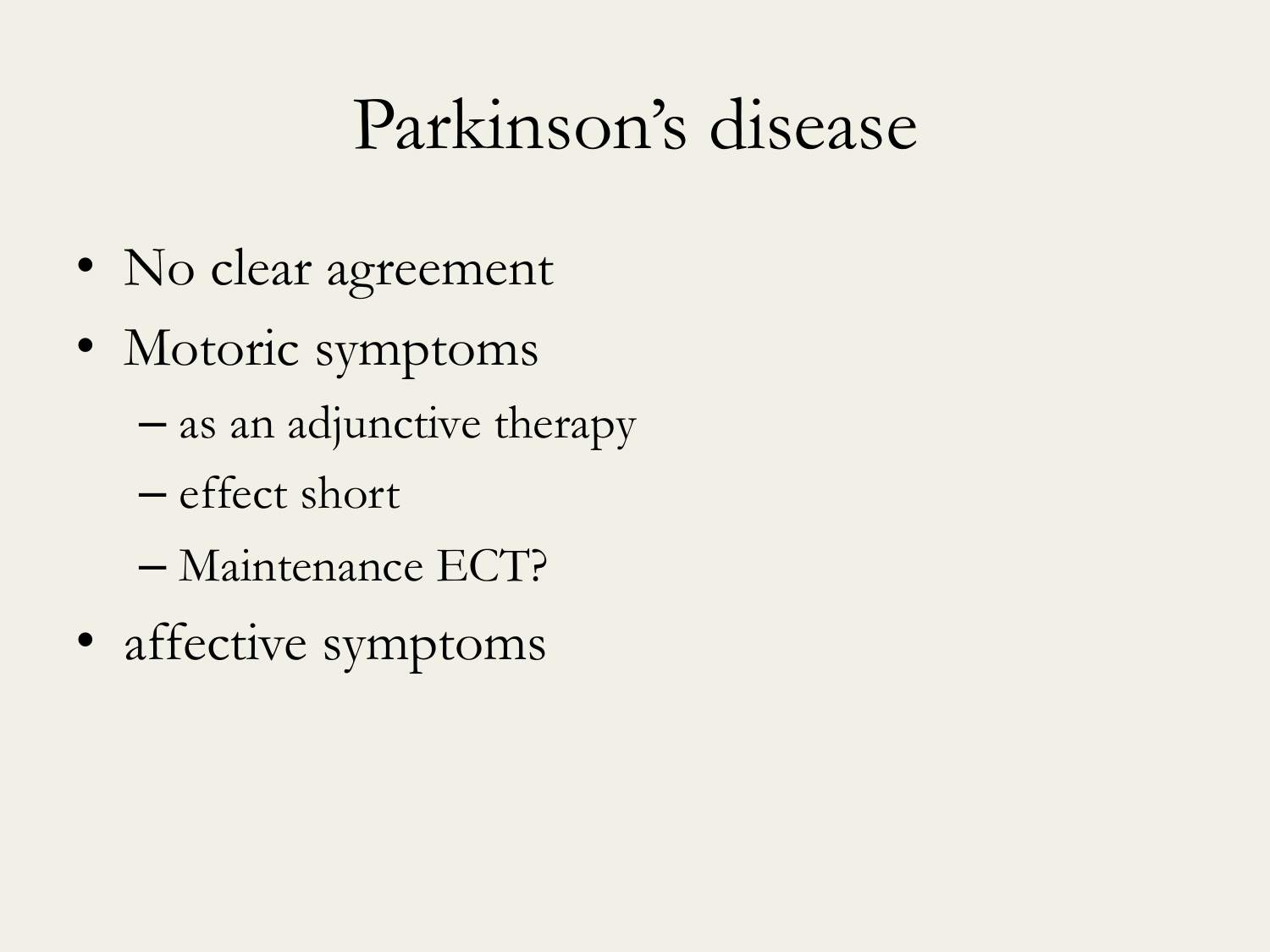#### Other disorders

- Information based on case reports
- Epilepsy
	- Status epilepticus
	- Epileptic psychosis
- Delirium
- OCD?
- Multisystem atrophy
	- Neurodegenerative disorder
	- Different symptoms incl parkinsonian, autonomiv, cerebellar, pyrimidal signs, mood disorder
	- Have shown improvement in motor function and mood
- Tourette syndrome
	- 7 reports in drug-resistant patients, quite promosing results
- Tardive dyskinesia
	- Information contradictory
- Neuroleptic malignant syndrome
- Huntington?
- Wilson?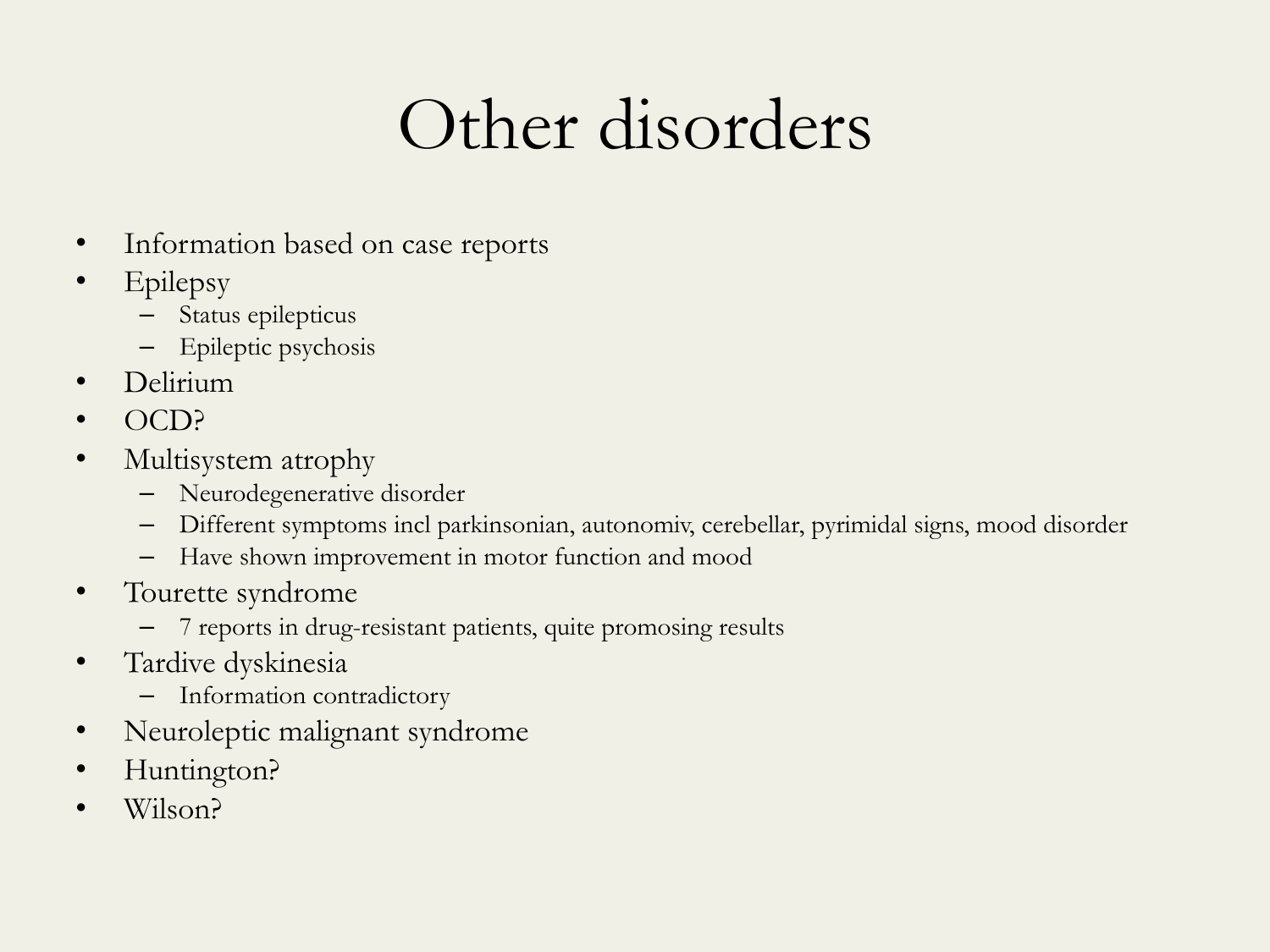#### Introduced in 1938 -> mechanism of action still?

- Effective in various (even opposite) clinical conditions – implausible that single mechanism of action explains all these effects
- Seizure generalization essential for the efficacy (cortex + centrencephalic structures)
- Stimulus dose must be supratreshold (2,5x BL; 6x RUL)
- Most studies focused on depression
- Several hypothesis (neurotransmitter, anticonvulsive, molecular, neuroendocrine)